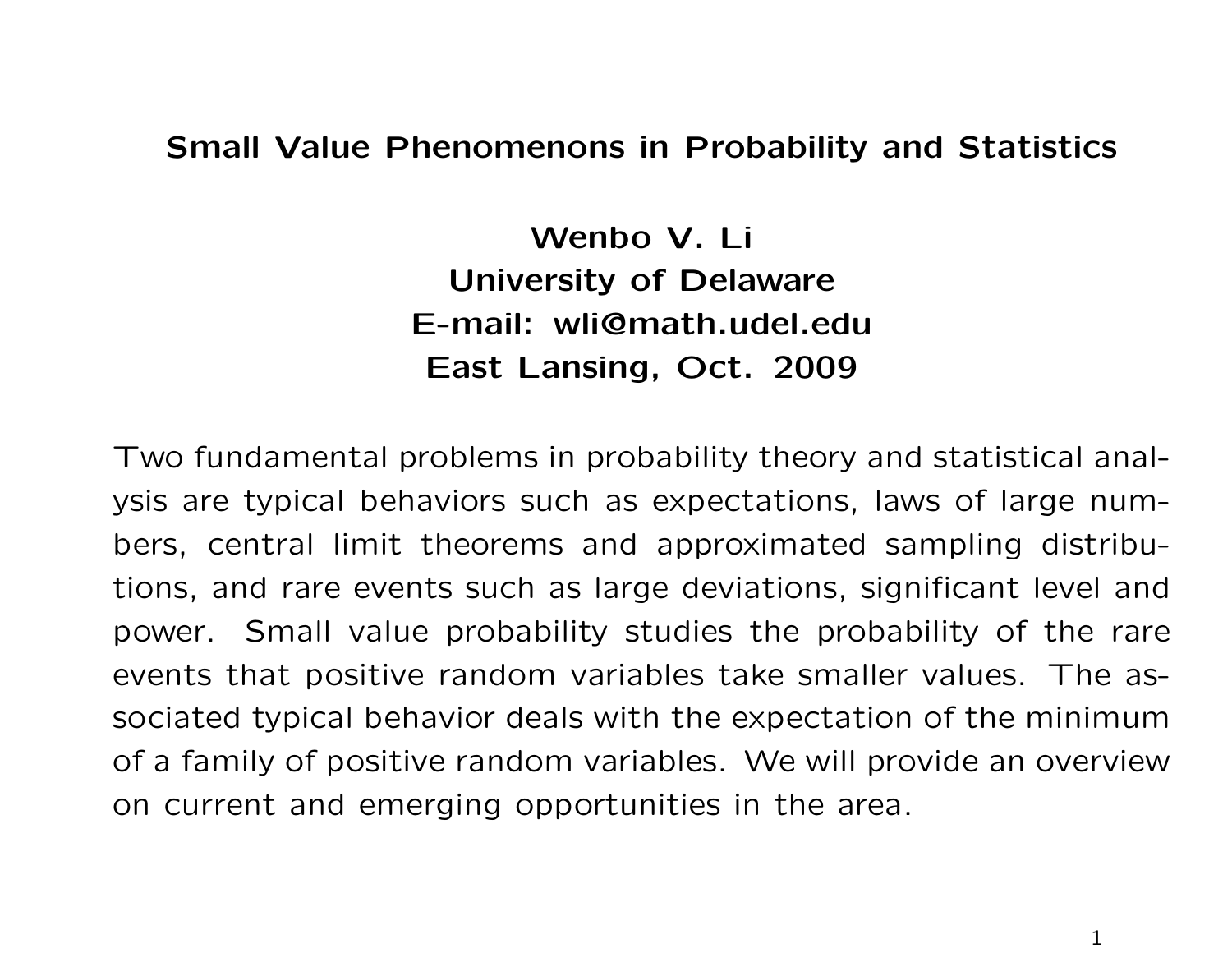Small value (deviation) probability studies the asymptotic rate of approaching zero for rare events that positive random variables take smaller values. To be more precise, let  $Y_n$  be a sequence of nonnegative random variables and suppose that some or all of the probabilities

 $\mathbb{P}(Y_n \leq \varepsilon_n), \quad \mathbb{P}(Y_n \leq C), \quad \mathbb{P}(Y_n \leq (1-\delta)\mathbb{E} Y_n)$ 

tend to zero as  $n \to \infty$ , for  $\varepsilon_n \to 0$ , some constant  $C > 0$  and  $0 < \delta \leq 1$ . Of course, they are all special cases of  $\mathbb{P}\left(Y_n \leq h_n\right) \to 0$ for some function  $h_n \geq 0$ , but examples and applications given later show the benefits of the separated formulations.

What is often an important and interesting problem is the determination of just how "rare" the event  $\{Y_n \leq h_n\}$  is, that is, the study of the small value (deviation) probabilities of  $Y_n$  associated with the sequence  $h_n$ .

If  $\varepsilon_n = \varepsilon$  and  $Y_n = ||X||$ , the norm of a random element X on a separable Banach space, then we are in the setting of small ball/deviation probabilities.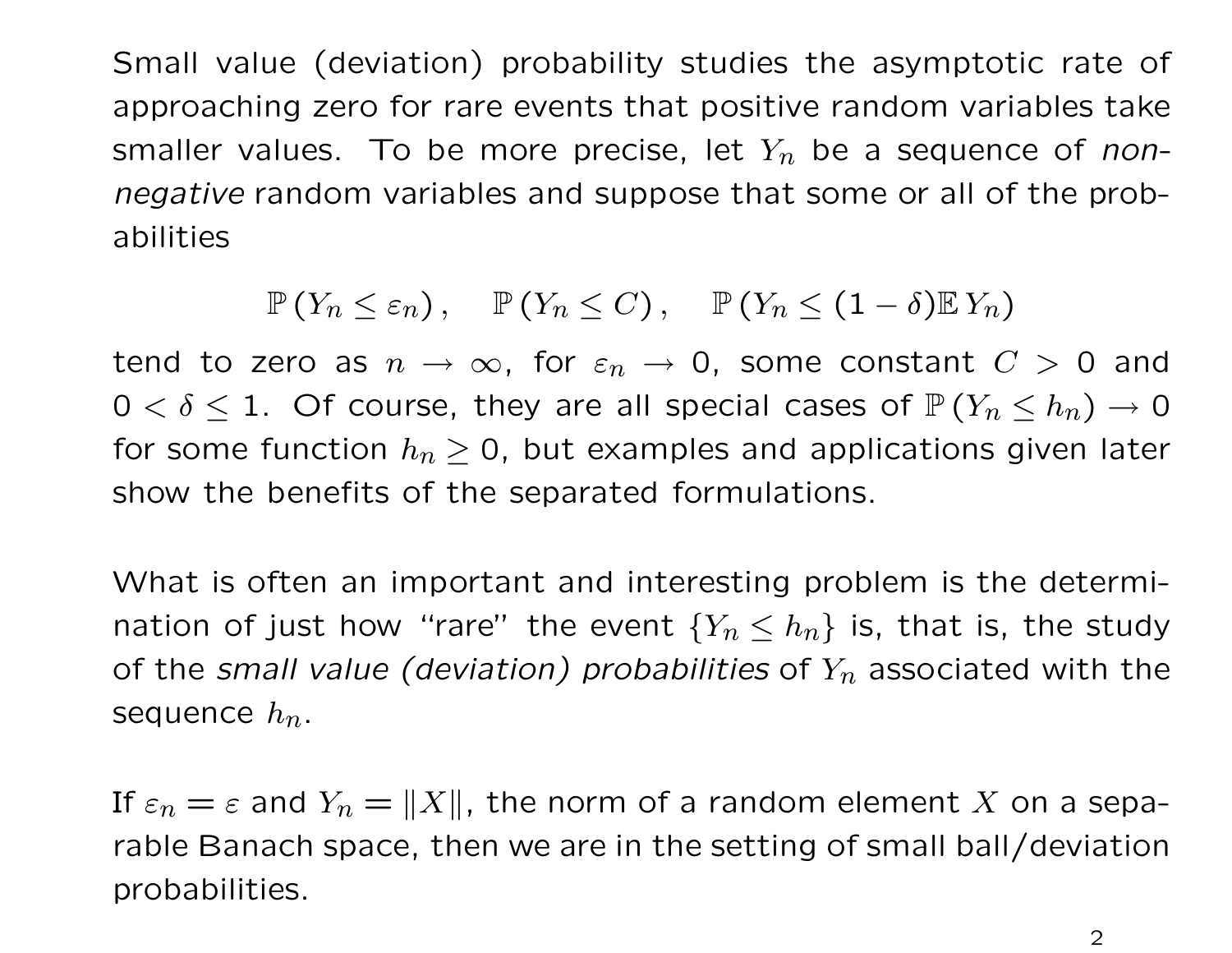## Deviations: Large vs Small

• Both are estimates of rare events and depend on one's point of view in certain problems.

• Large deviations deal with a class of sets rather than special sets. And results for special sets may not hold in general.

• Similar techniques can be used, such as exponential Chebychev's inequality, change of measure argument, isoperimetric inequalities, concentration of measure, etc.

• Second order behavior of certain large deviation estimates depends on small deviation type estimates.

• General theory for small deviations has been developed for Gaussian processes and measures.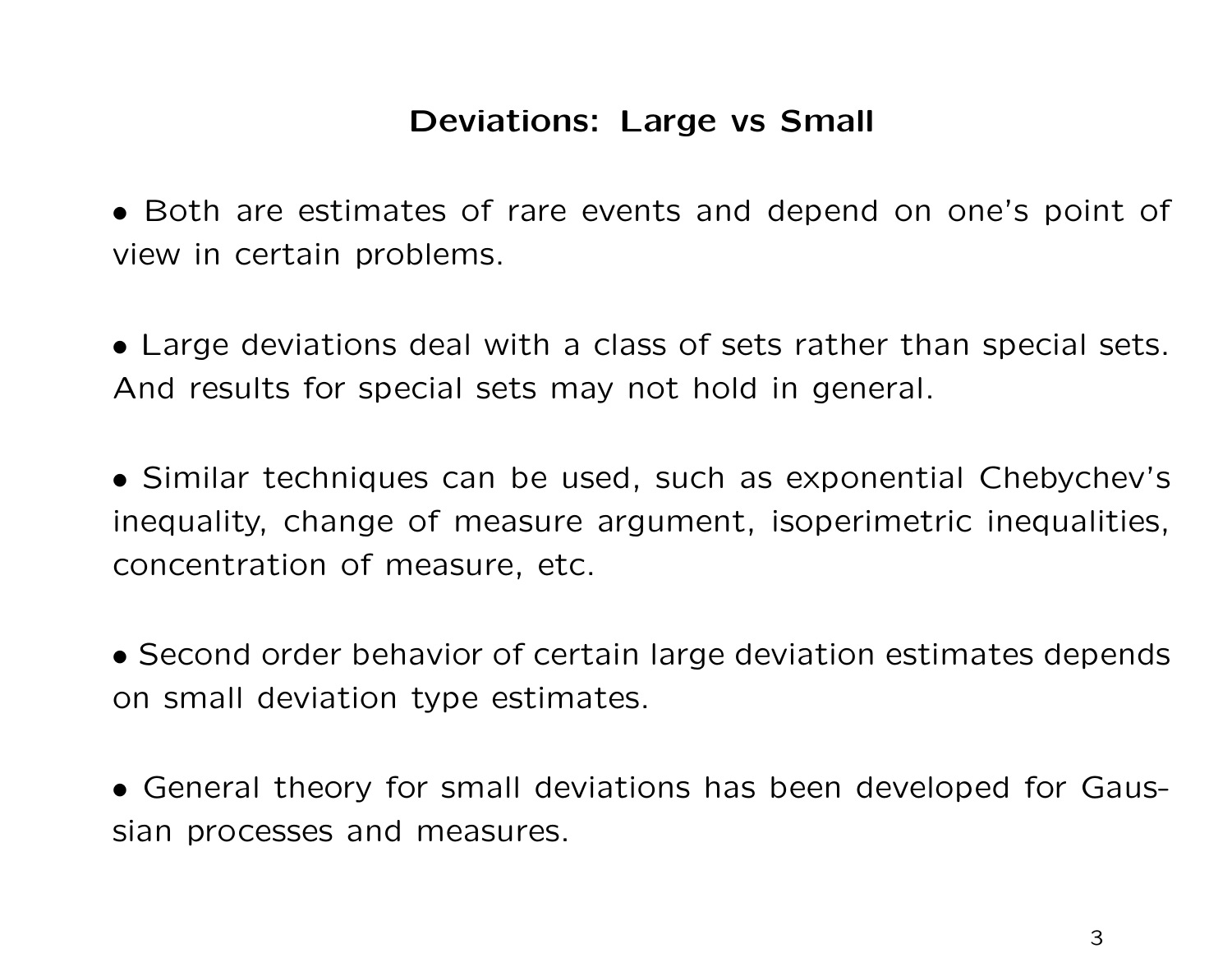• Some technical difficulties for small deviations: Let  $X$  and  $Y$  be two positive r.v's (not necessarily ind.). Then

$$
\mathbb{P}(X + Y > t) \geq \max(\mathbb{P}(X > t), \mathbb{P}(Y > t))
$$
  

$$
\mathbb{P}(X + Y > t) \leq \mathbb{P}(X > \delta t) + \mathbb{P}(Y > (1 - \delta)t)
$$

but

$$
?? \leq \mathbb{P}\left(X + Y \leq \varepsilon\right) \leq \min(\mathbb{P}\left(X \leq \varepsilon\right), \mathbb{P}\left(Y \leq \varepsilon\right))
$$

• Moment estimates  $a_n \leq \mathbb{E} X^n \leq b_n$  can be used for

$$
\mathbb{E} e^{\lambda X} = \sum_{n=0} \frac{\lambda^n}{n!} \mathbb{E} X^n
$$

but  $E \exp{-\lambda X}$  is harder to estimate.

• Exponential Tauberian theorem: Let  $V$  be a positive random variable. Then for  $\alpha > 0$ 

$$
\log \mathbb{P}\left(V \leq \varepsilon\right) \sim -C_V \varepsilon^{-\alpha} \quad \text{as} \quad \varepsilon \to 0^+
$$

if and only if

$$
\log \mathbb{E} \exp(-\lambda V) \sim -(1+\alpha)\alpha^{-\alpha/(1+\alpha)}C_V^{1/(1+\alpha)}\lambda^{\alpha/(1+\alpha)}
$$

as  $\lambda \to \infty$ .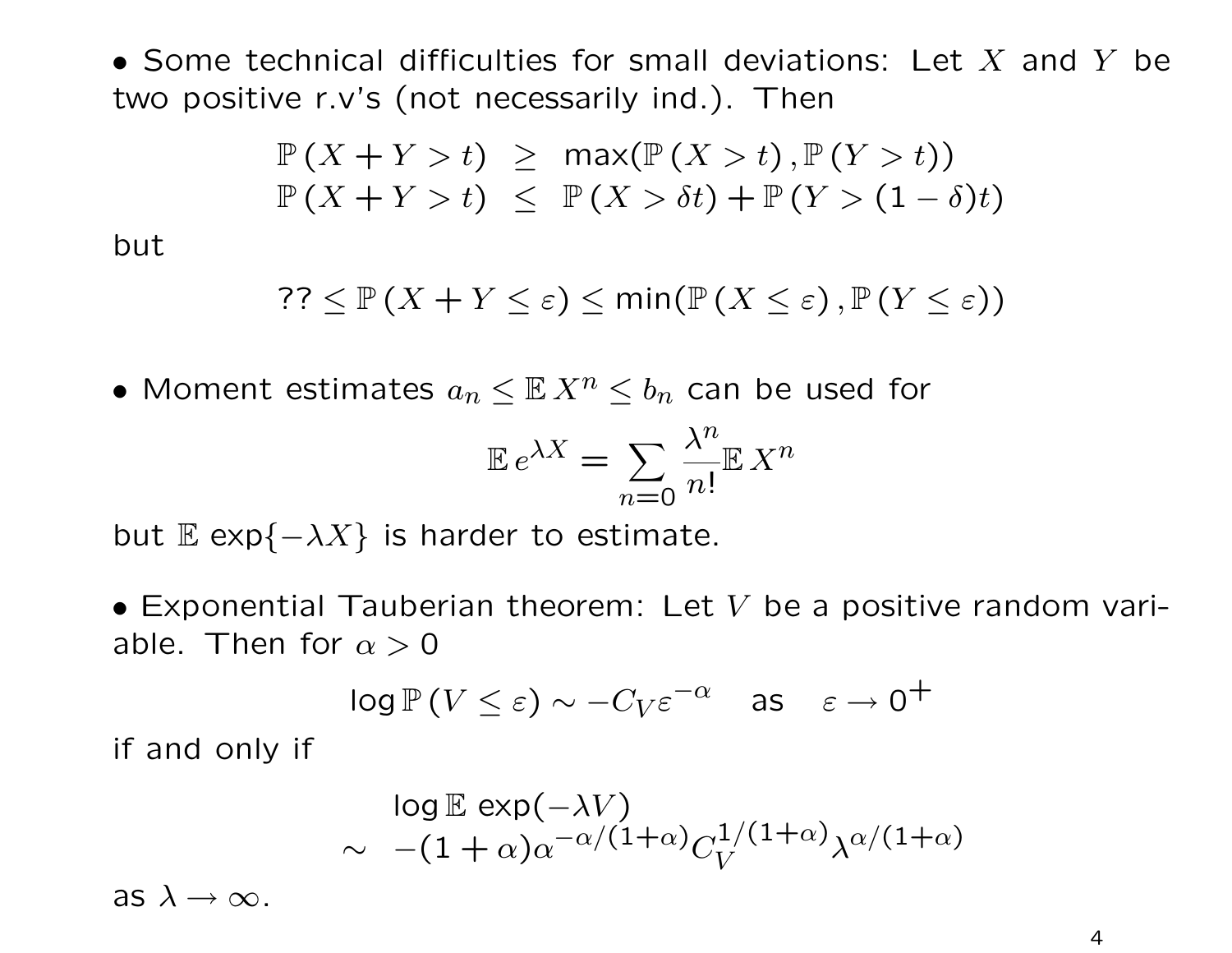Ex: Let  $X_i$ ,  $i \geq 1$ , be i.i.d. random variables with  $\mathbb{E} X_i = 0$  and  $\mathbb{E}\, X_i^2 = 1.$   $\mathbb{E}\, \exp(t_0|X_1|) < \infty$  for  $t_0 > 0.$  and  $S_n = \sum_{i=1}^n X_i.$  Then as  $n\to\infty$  and  $x_n\to\infty$  with  $x_n=o(\sqrt{n})$ ∪∪<br>⁄

$$
\log \mathbb{P}\left(\frac{1}{\sqrt{n}}\max_{1\leq i\leq n}|S_i|\geq x_n\right)\sim -\frac{1}{2}x_n^2
$$

and as  $n \to \infty$  and  $\varepsilon_n \to 0$ ,  $\sqrt{n} \varepsilon_n \to \infty$ 

$$
\log \mathbb{P}\left(\frac{1}{\sqrt{n}}\max_{1\leq i\leq n}|S_i|\leq \varepsilon_n\right)\sim -\frac{\pi^2}{8}\varepsilon_n^{-2}.
$$

•Open: Find

$$
\log \mathbb{P}\left(\max_{1 \le i \le n} |S_i| \le C\right) \sim -??n.
$$

Note that ??  $\neq \pi^2/8$  and see Li and Zinn (2009+) for more details.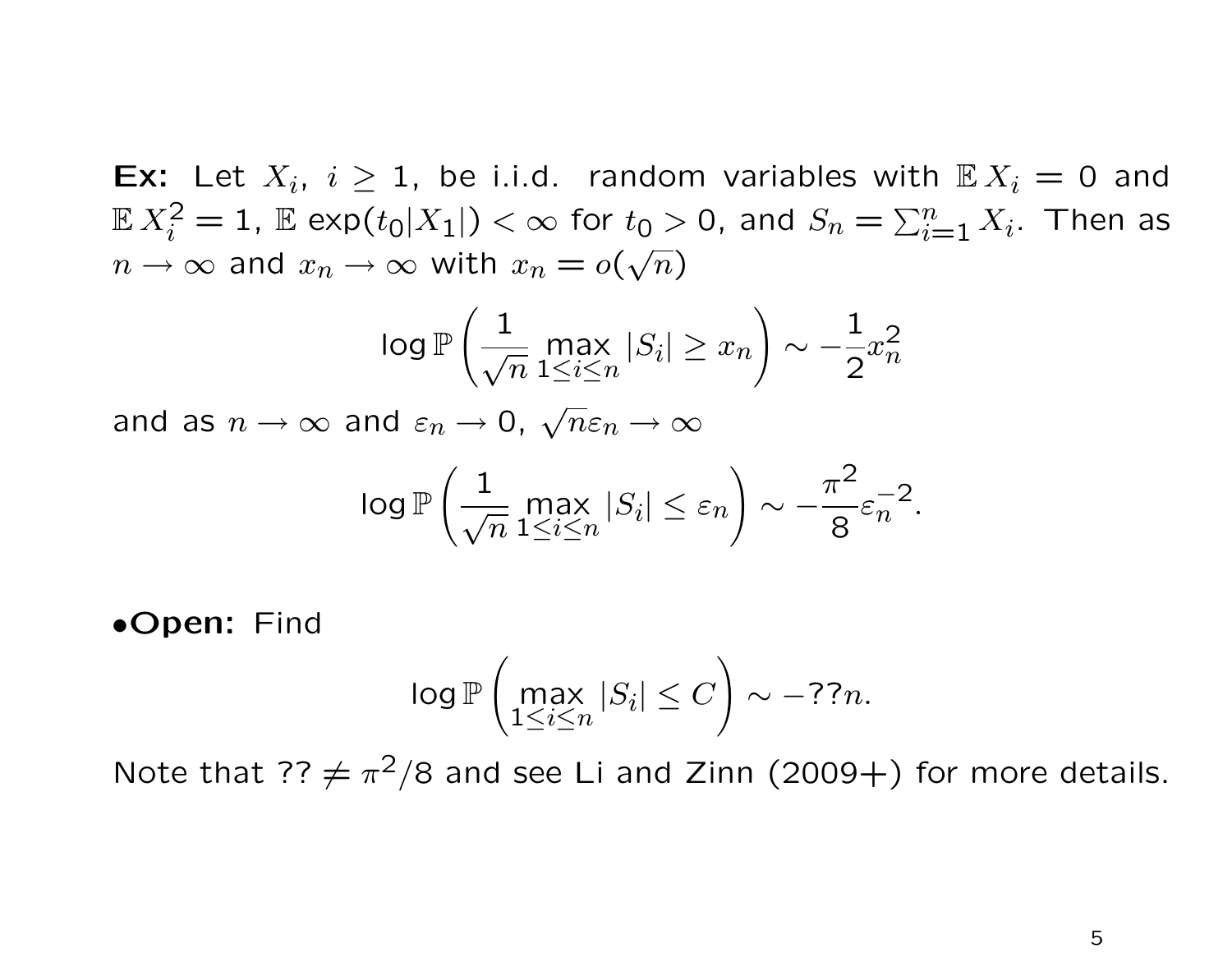**Ex:** Let  $L_{\mu}(n)$  be the length of the longest increasing subsequence (or records) in i.i.d sample  $\{(X_i,Y_i)\}_{i=1}^n$  with law  $\mu$ . Then

$$
\lim_{n \to \infty} \frac{L_{\mu}(n)}{\sqrt{n}} = 2J_{\mu}.
$$

The upper tail is known and for  $c > 0$ 

$$
\lim_{n\to\infty}\frac{1}{\sqrt{n}}\log\mathbb{P}\left(L_{\mu}(n)>(2J_{\mu}+c)\sqrt{n}\right)=-U_{\mu}(c).
$$

The lower tail is unknown in general, but for  $0 < c < 2J_\mu$ 

$$
\log \mathbb{P}\left(L_{\mu}(n) < (2J_{\mu} - c)\sqrt{n}\right) \approx -n.
$$

See Deuschel and Zeitouni (1999), Aldous and Diaconis (1999), Okounkov (2000), and Li (2009+) for Gaussians.

•Open: Find

$$
\lim_{n\to\infty}\frac{1}{n}\log\mathbb{P}\left(L_{\mu}(n)<(2J_{\mu}-c)\sqrt{n}\right).
$$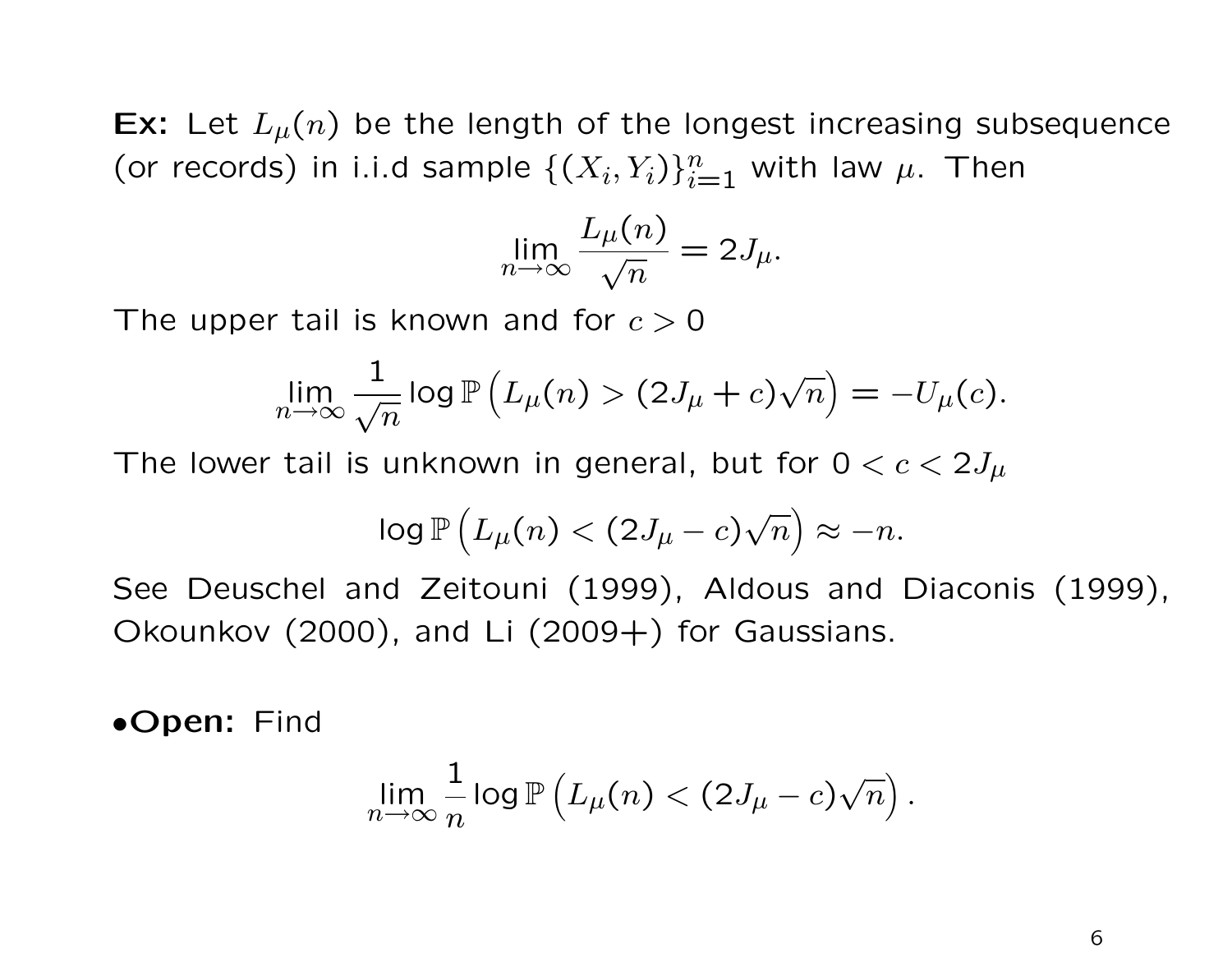**Ex:** For one-dim Brownian motion  $B(t)$  under the sup-norm, we have by scaling

$$
\mathbb{P}\left(\sup_{0\leq t\leq 1}|B(t)|\leq \varepsilon\right) = \mathbb{P}\left(\sup_{0\leq t\leq T}|B(t)|\leq 1\right) = \mathbb{P}\left(\tau_2\geq T\right)
$$

$$
\sim \frac{\pi^2}{8}\cdot T \sim -\frac{\pi^2}{8}\frac{1}{\varepsilon^2}
$$

as  $\varepsilon \to 0$  and  $T=\varepsilon^{-2} \to \infty$ . Here  $\tau_2 = \inf\left\{s: |B(s)| \geq 1\right\}$  is the first two-sided exit (or passage) time.

Ex: (One sided exit time)

$$
\mathbb{P}\left(\sup_{0\leq t\leq 1} B(t) \leq \varepsilon\right) = \mathbb{P}\left(\sup_{0\leq t\leq T} B(t) \leq 1\right) = \mathbb{P}(\tau_1 > T)
$$
  
=  $\mathbb{P}(|B(T)| \leq 1) \sim (2/\pi)^{1/2}T^{-1/2} = (2/\pi)^{1/2}\varepsilon$ 

where  $\tau_1 = \inf \{ s : B(s) = 1 \}$  is the one-sided exit time.

• For Gaussian process  $X(t)$  with  $X(0) = 0$ , there are very few cases the behavior

$$
\mathbb{P}(\sup_{0\leq t\leq 1}X(t)\leq \varepsilon),\quad \varepsilon\to 0^+
$$

is known.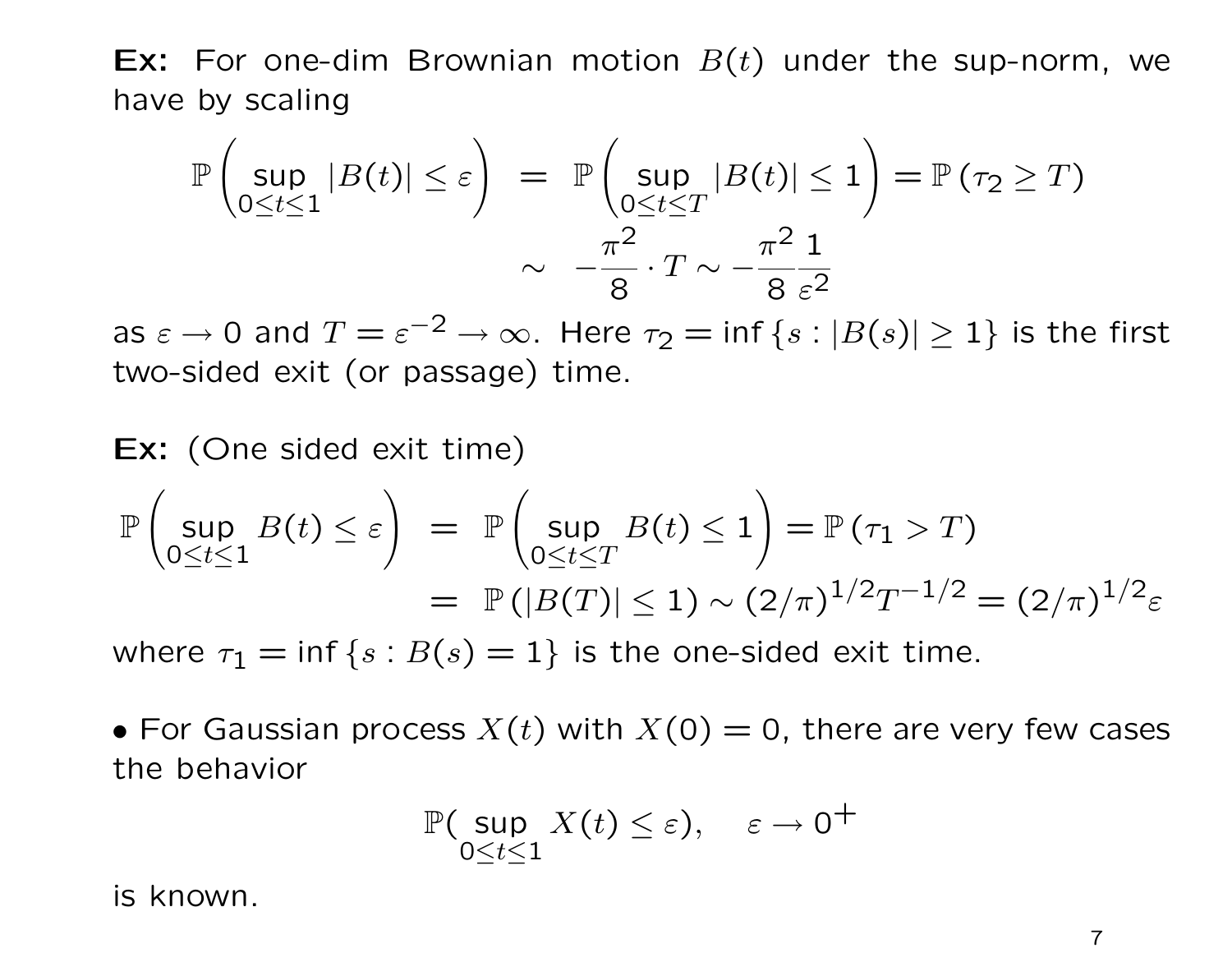Let  $X = (X_t)_{t \in T}$  be a real valued Gaussian process indexed by T. The large deviation under the sup-norm:

$$
\mathbb{P}\left(\sup_{t\in T}(X_t - X_{t_0}) \geq \lambda\right) \text{ as } \lambda \to \infty.
$$

The small ball (deviation) probability:

$$
\log \mathbb{P}\left(\|X\| \leq \varepsilon\right) \quad \text{as} \quad \varepsilon \to 0
$$

for any norm  $\|\cdot\|.$ 

The small ball probability under the sup-norm:

$$
\mathbb{P}\left(\sup_{t\in T}|X_t-X_{t_0}|\leq x\right) \text{ as } x\to 0
$$

The lower tail probability:

$$
\mathbb{P}\left(\sup_{t\in T}(X_t - X_{t_0}) \leq x\right) \text{ as } x \to 0
$$

with  $t_0 \in T$  fixed.

• The last two types of probability can also be viewed as the first exit time problems if the process has scaling property.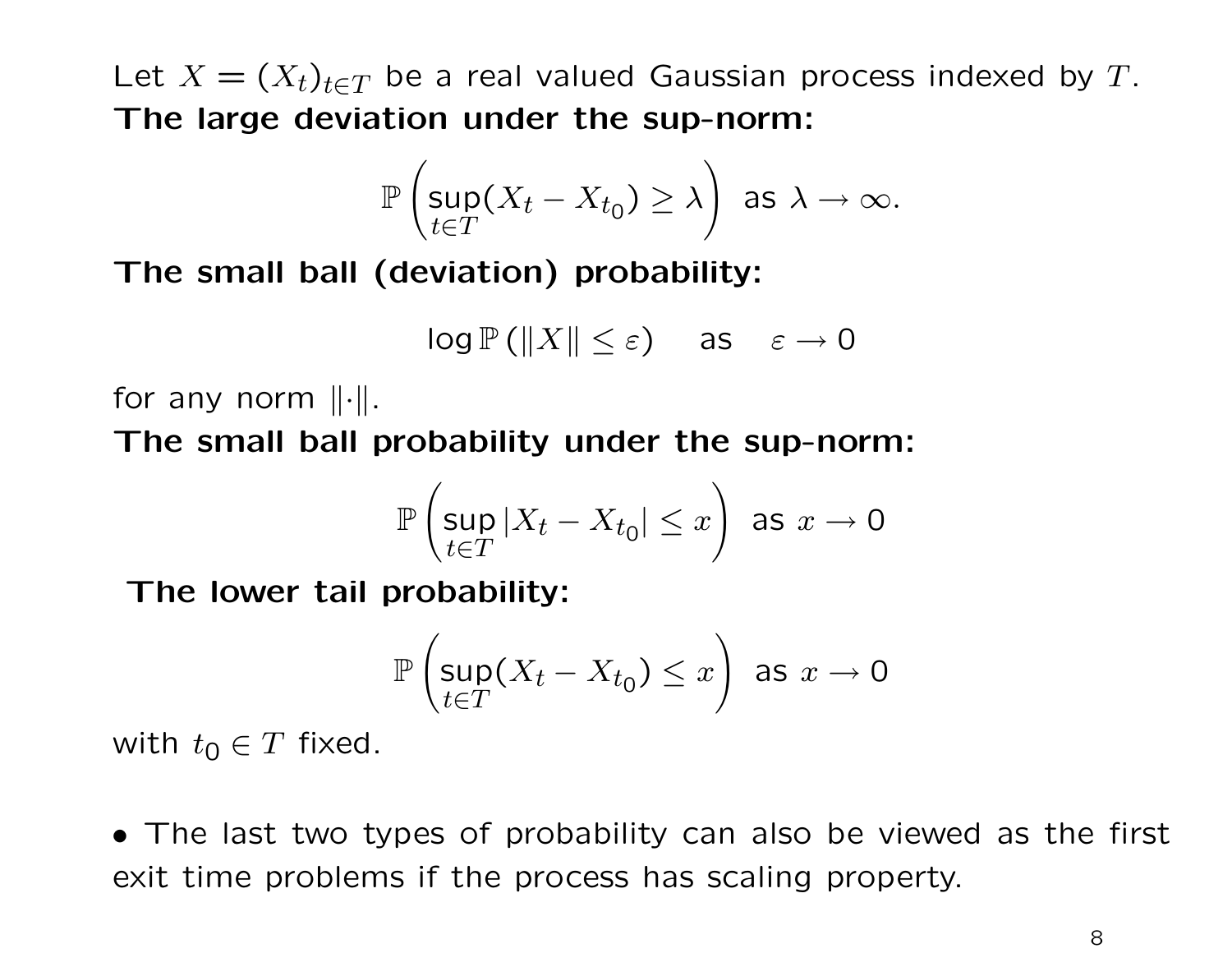### The Lower Tail Probability

Let  $X = (X_t)_{t \in T}$  be a real valued Gaussian process indexed by T. The lower tail probability studies

$$
\mathbb{P}\left(\sup_{t\in T}(X_t - X_{t_0}) \le \varepsilon\right) \text{ as } \varepsilon \to 0
$$

with  $t_0 \in T$  fixed. Some general upper and lower bounds are given in Li and Shao (2004). In particular, for d-dimensional Brownian sheet  $W(t)$ ,  $t\in \mathbb{R}^d$ ,

$$
\log \mathbb{P}\left(\sup_{t\in [0,1]^d} W(t)\leq \varepsilon\right)\approx -\log^d \frac{1}{\varepsilon}.
$$

Many open problems remain and new techniques are needed.

- Known cases: Brownian motion(BM), Brownian bridge, OU process, integrated BM, fractional BM, and a few more.
- The rate for the integrated fractional Brownian motion is related to the singularity of Burger's equation, See Sinai (1992), Molchan (1999, 2001, 2004, 2006), Li and Shao (2005).

• The rate for the m-th integrated Brownian motion is related to the positivity exponent of random polynomials, see Li and Shao  $(2009+).$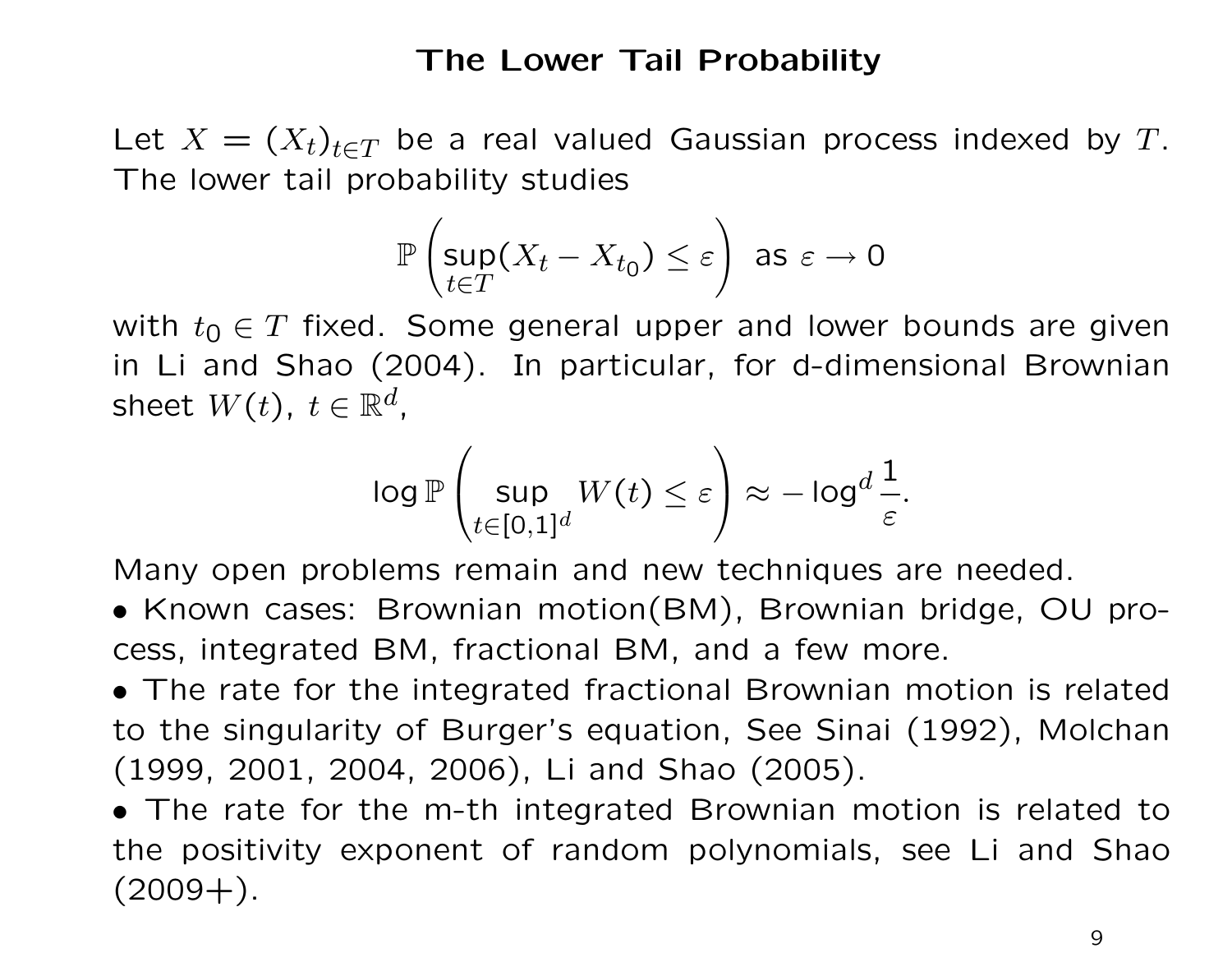## Precise Links with Metric Entropy

As it was established in Kuelbs and Li (1993) and completed Li and Linde (1999), the behavior of

 $log P (||X|| \leq \varepsilon)$ 

for Gaussian random element  $X$  is determined up to a constant by the metric entropy of the unit ball of the reproducing kernel Hilbert space associated with  $X$ , and vice versa.

• The Links can be formulated for entropy numbers of compact operator from Banach space to Hilbert space.

• This is a fundamental connection that has been used to solve important questions on both directions.

**Open:** Small ball or entropy number for tensors.

Open: Probabilistic understanding for small balls of the tensored Gaussian.

Open: Similar connections for other measures such as stable. One direction is given in Li and Linde (2003).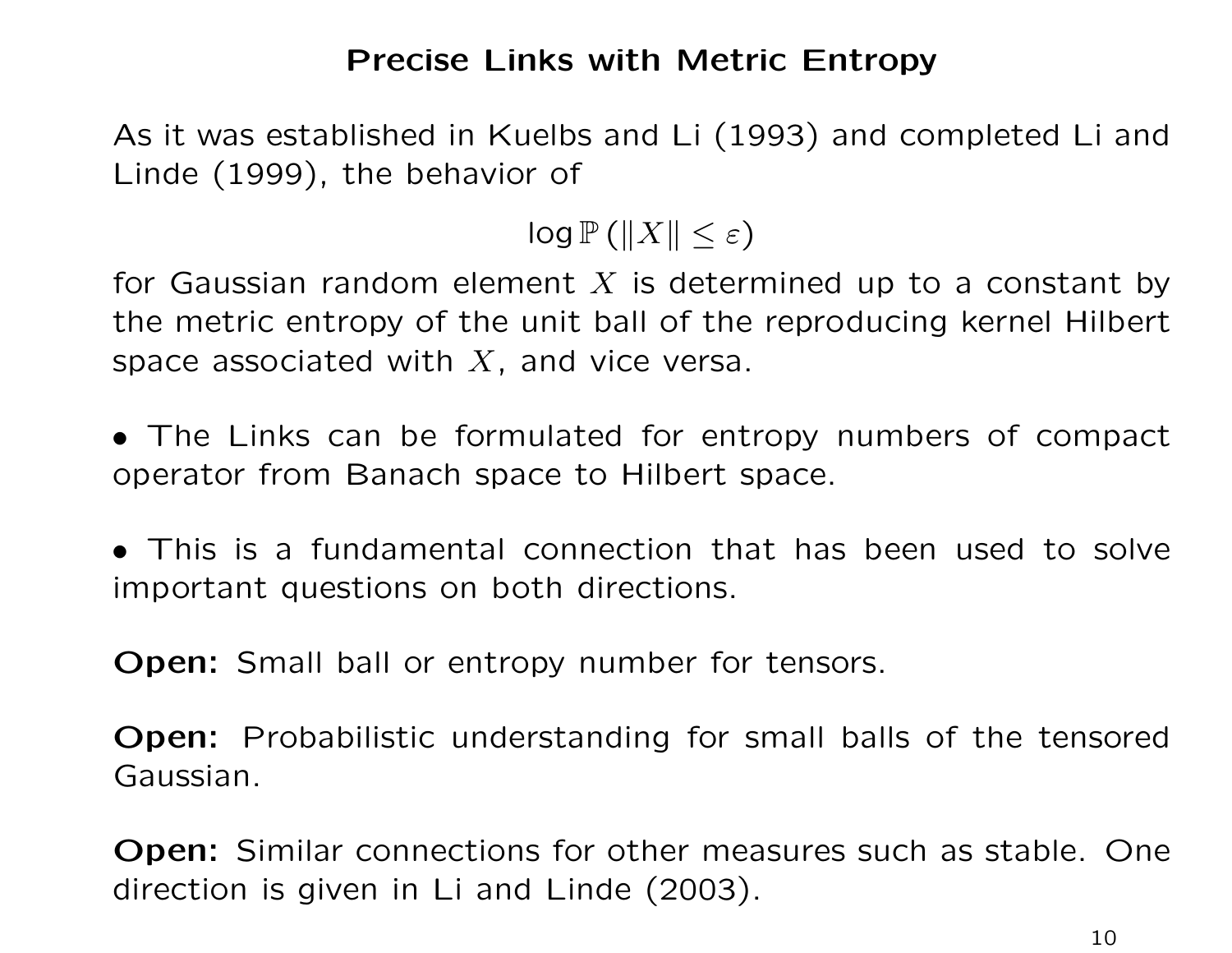### Exit Time, Principal Eigenvalue, Heat Equation

Let D be a smooth open (connected) domain in  $\mathbb{R}^d$  and  $\tau_D$  be the first exit time of a diffusion with generator  $A$ . For bounded domain D and strong elliptic operator  $A$ , by Feynman-Kac formula,

$$
\lim_{t \to \infty} t^{-1} \log \mathbb{P}(\tau_D > t) = -\lambda_1(D)
$$

where  $\lambda_1(D) > 0$  is the principal eigenvalue of  $-A$  in D with Dirichlet boundary condition.

**Ex:** Brownian motion in  $\mathbb{R}^d$  with  $A = \Delta/2$ . Let  $v(x,t) = \mathbb{P}_x\{\tau_D \geq t\}$ Then v solves  $\begin{cases} \frac{\partial v}{\partial t} = \frac{1}{2} \Delta v \text{ in } D \end{cases}$  $v(x, 0) = 1 \quad x \in D.$ So this type of results can be viewed as long time behavior of log  $v(x, t)$ , which satisfies a nonlinear evolution equation.

• Unbounded domain  $D$  and/or degenerated differential operator  $A$ . Li (2003), van den Berg (2004), Kuelbs and Li (2004), Bañuelos and DeBlassie (2006).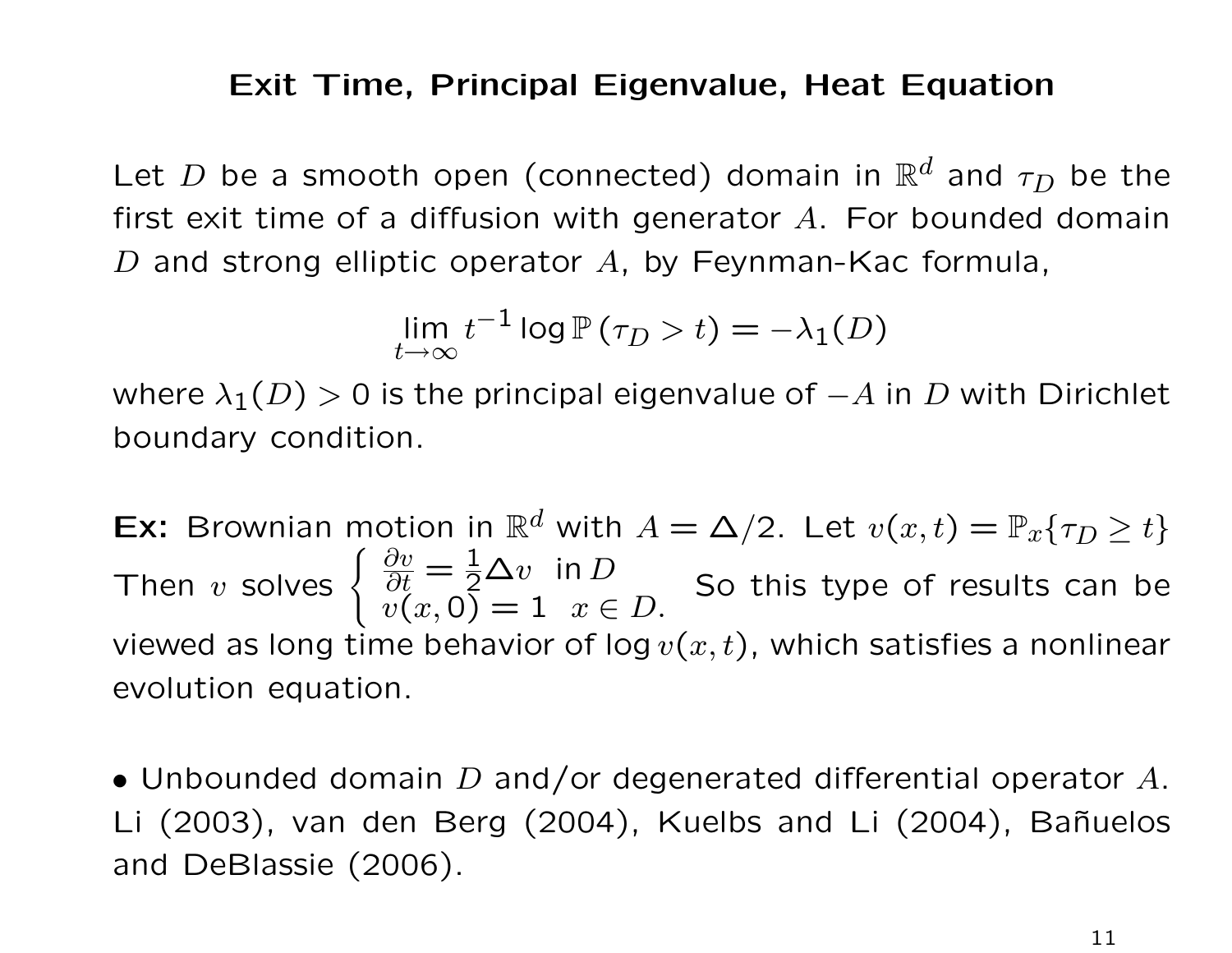### Sequential Analysis

Several stopping times which arise from problems in approximations for sequential point and interval estimation may be written in the form

$$
t_c = \inf\{n \ge m \colon S_n < cn^{\alpha}L(n)\},
$$

where  $S_n = X_1 + \cdots + X_n$ ,  $X_1, X_2, \cdots$  are i.i.d. positive r.v's with  $\mathbb{E} |X_1^2| < \infty$ ,  $L(n) = 1 + O(n^{-1})$ ,  $\alpha > 1$ ,  $m \ge 1$  and  $c > 0$ .

• The probability of stopped early

$$
\mathbb{P}(t_c \le (1-\delta)\mathbb{E} t_c) \sim K_{m,\delta} \cdot c^{(m-1)/2\alpha}, \quad c \to 0,
$$

which is strongly influenced by the initial sample size  $m$ .

• The uniform integrability of  $|t_c^*|$  $\frac{k}{c}$  in  $c$  is determined by the behavior of

$$
\mathbb{P}(X_1 \le x) \quad \text{or} \quad \mathbb{P}(S_m \le x), \quad x \to 0
$$

where

$$
t_c^* = \frac{t_c - \mathbb{E} t_c}{\sqrt{\text{Var}(t_c)}} \Rightarrow N(0, 2\alpha^2).
$$

See Robbins (1959), Chow and Robbins (1965), Starr and Woodroofe (1968, 1972), Woodroofe (1977, 1982), Lai and Siegmund (1977), Yu (1981), Takada (1992), etc.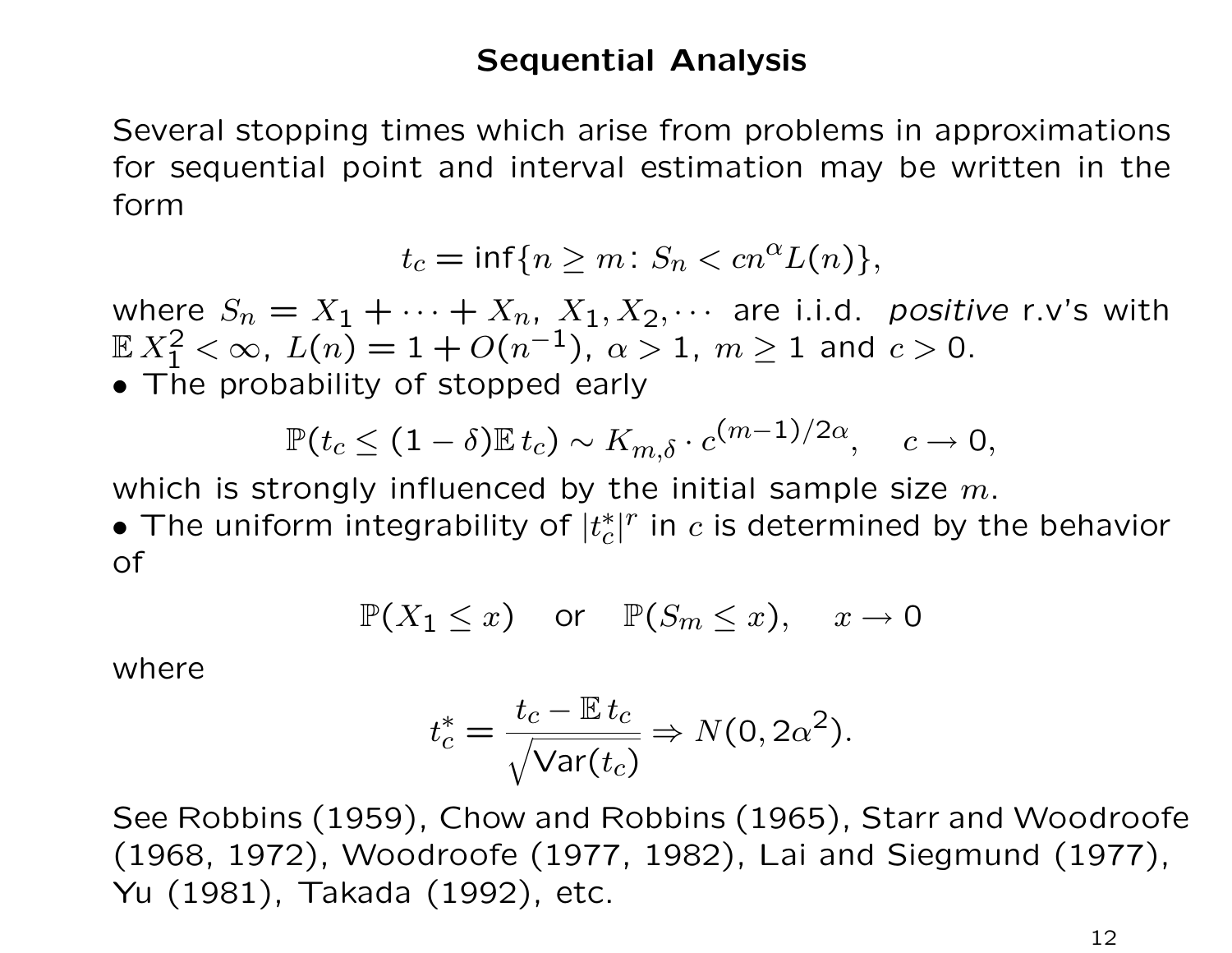#### An Edgeworth Curiosum

Let  $X_1$  and  $X_2$  be i.i.d samples with density  $f_k(x - \theta)$ , where

$$
f_k(x) = 2^{-1}(k-1)(1+|x|)^{-k}, \quad k > 1.
$$

Then for  $\varepsilon > 0$  small,

$$
\mathbb{P}(|\frac{X_1+X_2}{2}-\theta|\leq \varepsilon)\leq \mathbb{P}(|X_1-\theta|\leq \varepsilon),
$$

i.e. the sample mean provides a bigger error than a single observation under the criterion judged by  $\mathbb{P}(|\hat{\theta} - \theta| \leq \varepsilon)$  for a given  $\varepsilon > 0$ small.

•For a detailed study, see S. Stigler (1980), An Edgeworth curiosum. Ann. Stat, 8, 931–934.

•For any i.i.d samples 
$$
X_1
$$
 and  $X_2$ ,

$$
\mathbb{P}(|X_1 + X_2| \le x) \le 2 \cdot \mathbb{P}(|X_1 - X_2| \le x), \quad x > 0,
$$

and the constant 2 is the best possible.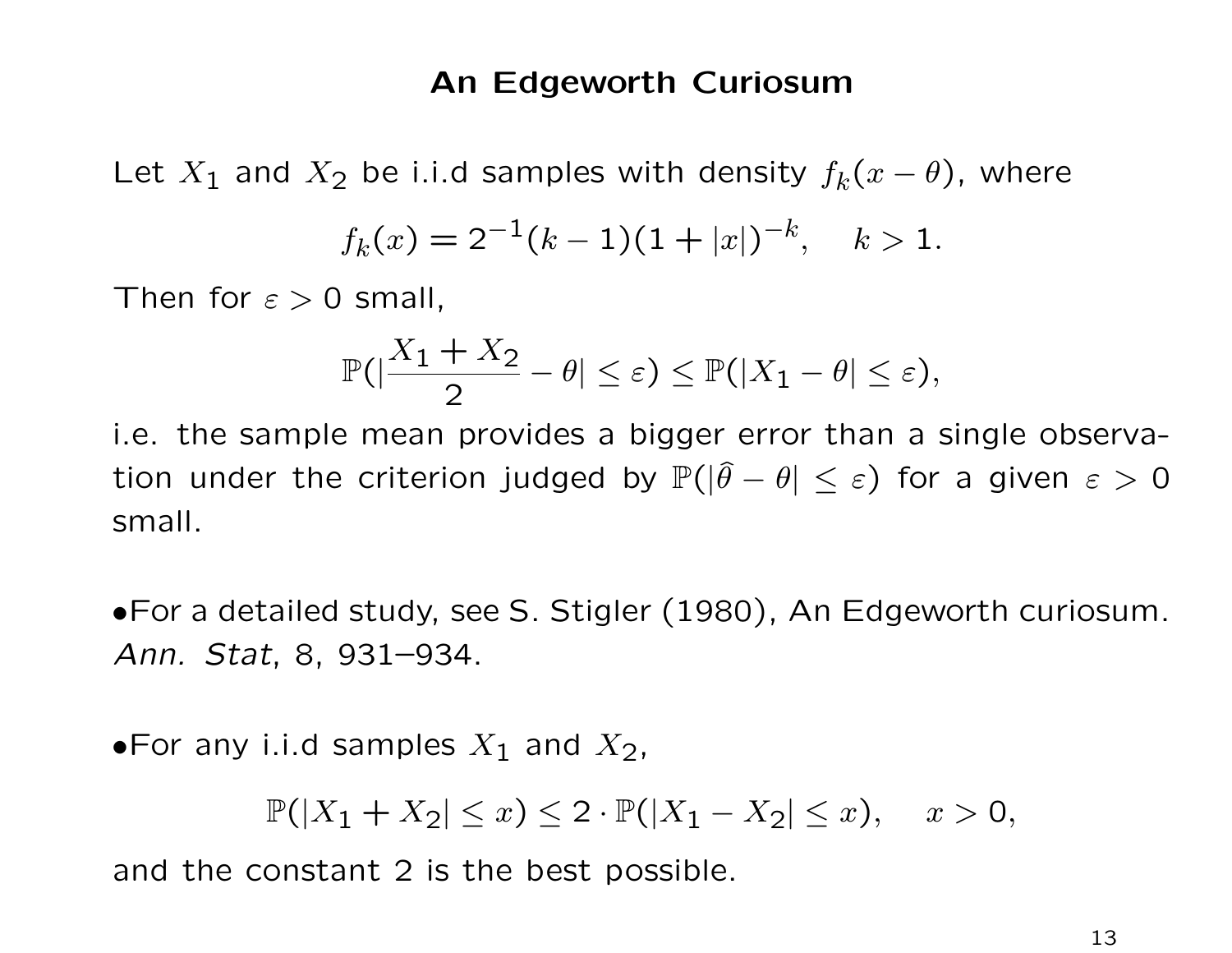#### Hamiltonian and Partition Function

One of the basic quantity in various physical models is the associated Hamiltonian (energy function)  $H$  which is a nonnegative function. The asymptotic behavior of the partition function (normalizing constant)  $\mathbb{E}\, e^{-\lambda H}$  for  $\lambda > 0$  is of great interests and it is directly connected with the small value behavior  $\mathbb{P}(H \leq \epsilon)$  for  $\epsilon > 0$  under appropriate scaling.

In the one-dim Edwards model a Brownian path of length  $t$  receives a penalty  $e^{-\beta H_t}$  where  $H_t$  is the self-intersection local time of the path and  $\beta \in (0,\infty)$  is a parameter called the strength of self-repellence. In fact

$$
H_t = \int_0^t \int_0^t \delta(W_u - W_v) du dv = \int_{-\infty}^\infty L^2(t, x) dx
$$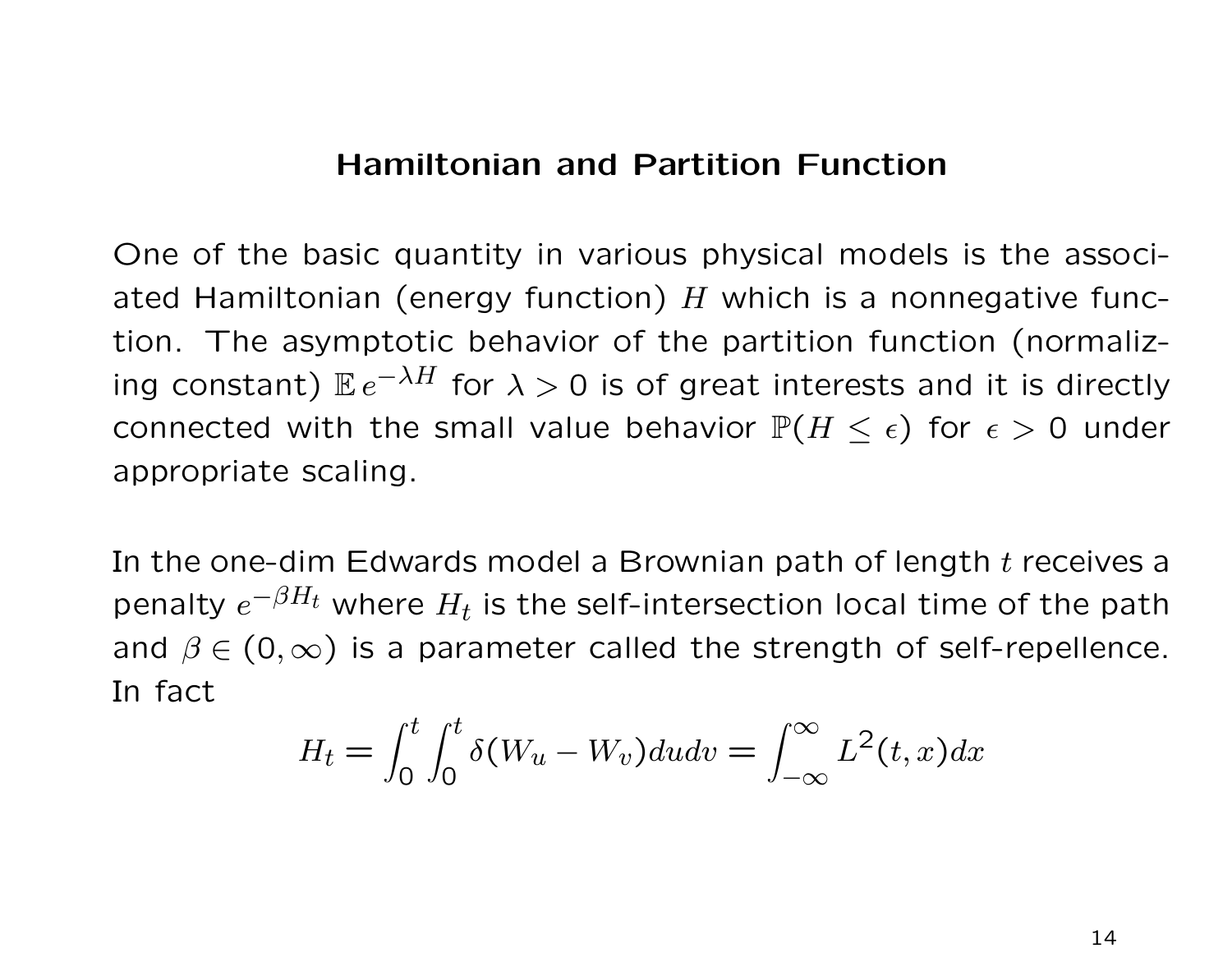• Chen and Li  $(2009+)$ : For the one-dim Edwards model,

$$
\lim_{\varepsilon \to 0} \varepsilon^{2/(p+1)} \log \mathbb{P}\left\{ \int_{-\infty}^{\infty} L^p(1, x) dx \le \varepsilon \right\} = -c_p
$$

for some unknown constant  $c_p > 0$ . Bounds on  $c_p$  can be given by using Gaussian techniques.

• Klenke and Morters (2005): Let  $l_{m,n}(B(0,1))$  be the (projected) intersection local time of  $m$  vs  $n$  independent Brownian paths in  $\mathbb{R}^d$ for  $d = 2, 3$  inside the unit ball  $B(0, 1) \subset \mathbb{R}^d$ . Then

$$
\lim_{\varepsilon \to 0} \frac{\log \mathbb{P}(l_{m,n}(B(0,1)) \le \varepsilon)}{-\log \varepsilon} = -\frac{\xi_d(m,n)}{4-d}
$$

where  $\xi_d(m, n)$  are called the non-intersection exponents. The values  $\xi_2(m, n)$  are found by Lawler, Schramm and Werner based on SLE. Much less is known in  $\mathbb{R}^3$ .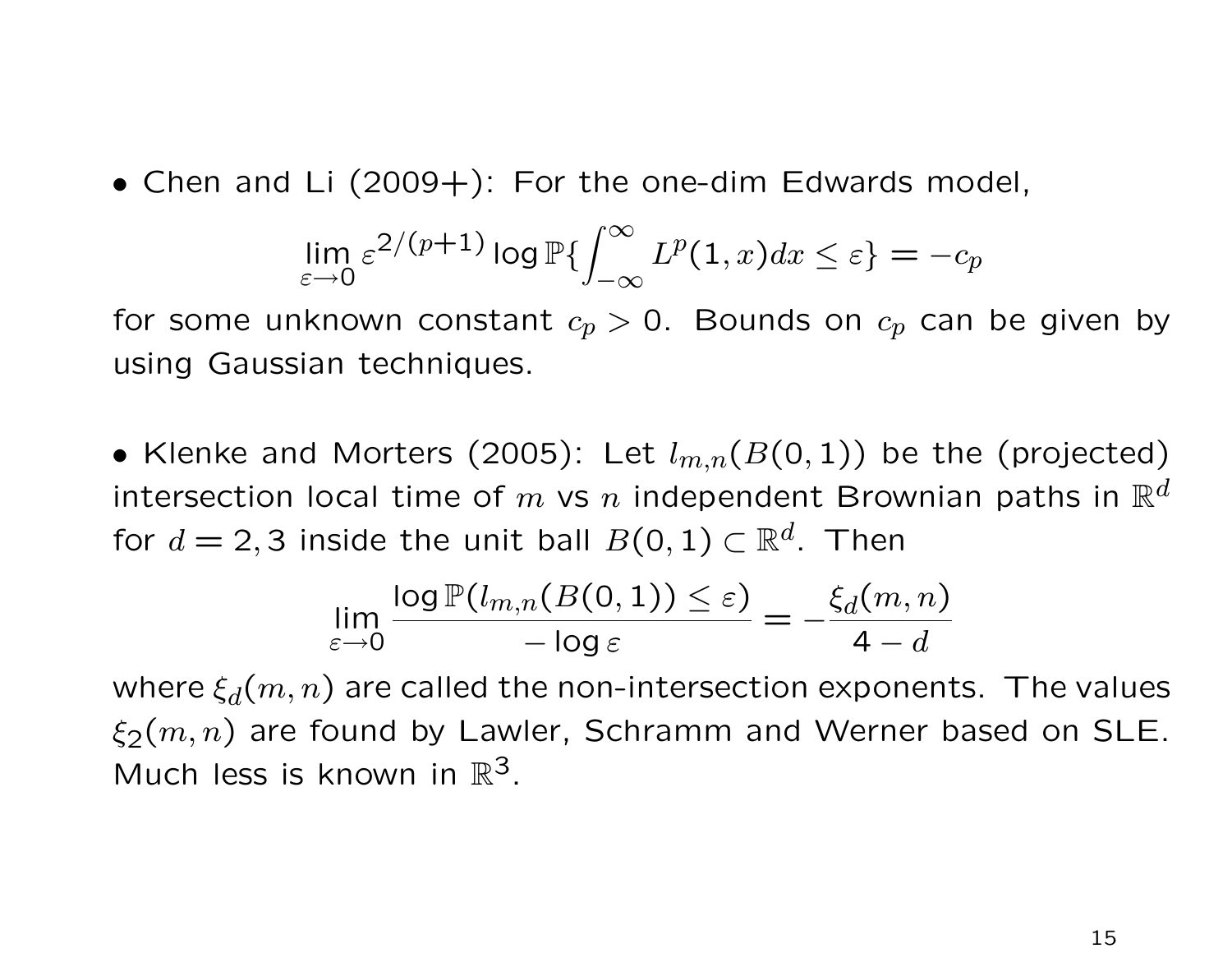#### SVP for the Martingale Limit of a Galton-Watson Tree

Consider the Galton-Watson branching process  $(Z_n)_{n>0}$  with offspring distribution  $(p_k)_{k>0}$  starting with  $Z_0 = 1$ . In any subsequent generation individuals independently produce a random number of offspring according to  $\mathbb{P}(N = k) = p_k$ . Suppose  $\mu = \mathbb{E} N > 1$  and  $E N log N < \infty$ . Then by Kesten-Stigum theorem, the martingale limit (a.s and in  $L^1$ )

$$
W = \lim_{n \to \infty} \frac{Z_n}{\mu^n}
$$

exists and is nontrivial almost surely with  $E W = 1$ . WOLG, assume  $p_0 = 0$  and  $p_k < 1$  for all  $k \ge 1$ . Then in the case  $p_1 > 0$ , there exist constants  $0 < c < C < \infty$  such that for all  $0 < \varepsilon < 1$ 

$$
c\varepsilon^{\tau} \le \mathbb{P}(W \le \varepsilon) \le C\varepsilon^{\tau}, \quad \tau = -\log p_1/\log \mu
$$

and in the case  $p_1 = 0$ , there exist constants  $0 < c < C < \infty$  such that for all  $0 < \varepsilon < 1$ 

$$
c\varepsilon^{-\beta/(1-\beta)} \leq -\log \mathbb{P}(W \leq \varepsilon) \leq C\varepsilon^{-\beta/(1-\beta)}.
$$

with  $\nu = \min\{k \geq 2 : p_k \neq 0\}$  and  $\beta = \log \nu / \log \mu < 1$ .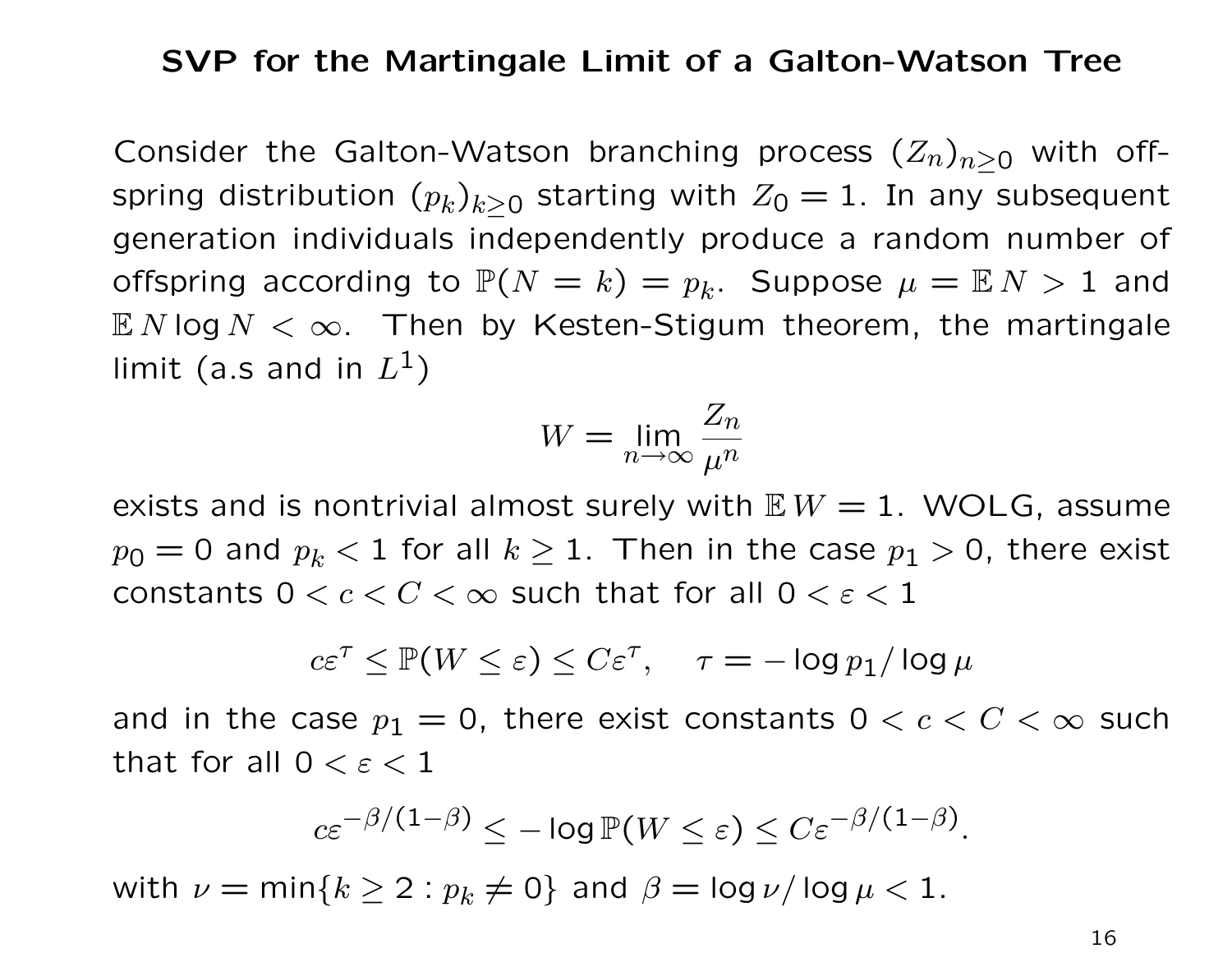•These results are due to Dubuc (1971a,b) in the  $p_1 > 0$  case, and up to a Tauberian theorem also in the  $p_1 = 0$  case, see Bingham  $(1988)$ . A probabilistic argument is given in Mörters and Ortgiese (2008).

•Asymptotics for the survival probability in killed branching random walk, Gantert, Hu and Shi (2009+)

•Similar results for variants of branching process, Chu, Li and Ren  $(2010+)$ .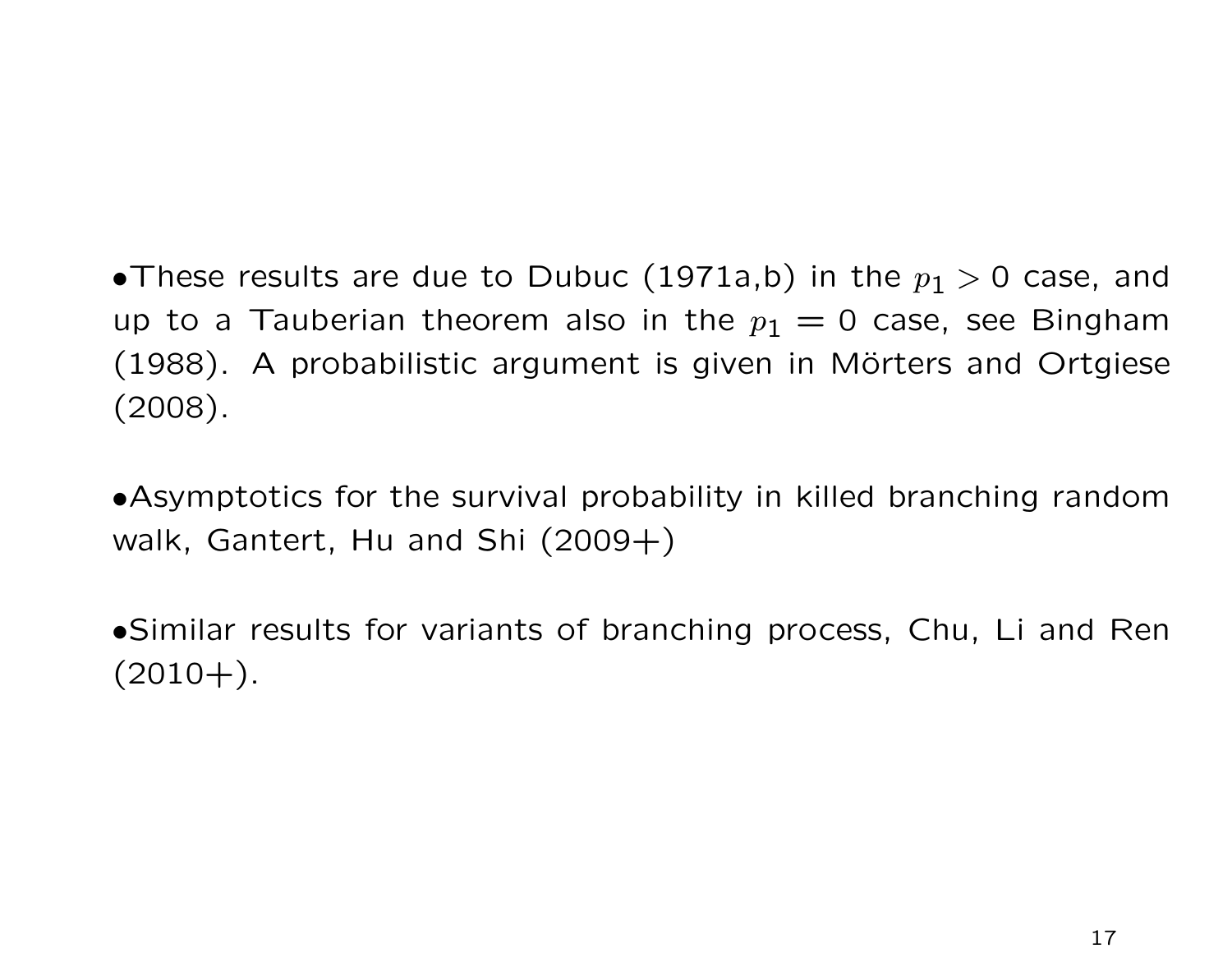### Smoothness of the Density via Malliavin Matrix

**Lemma:** Let  $M(\omega) = (m_{ij})_{n \times n}$  be a symmetric nonnegative definite random matrix with moments of all order for  $m_{ij}$ . If for any  $p \ge 2$ 

$$
\sup_{|v|=1} \mathbb{P}(v^T M v \le \varepsilon) = O(\varepsilon^p), \quad \text{as} \quad \varepsilon \to 0^+,
$$

Then det $(M^{-1}) = (\det M)^{-1} \in L^p$  for all  $p > 0$ .

•In many applications of Malliavin calculus to the smoothness of the density of the solutions of SPDEs, one needs to show the inverse of the determinant of the Malliavin matrix has moments of all orders, or equivalently, the determinant of the Malliavin matrix has negative moments of all orders.

•In fact, the negative moments estimates

 $E V^{-p} < \infty$  for any/all  $p > 0$ 

is equivalent to the upper small value estimates

 $\mathbb{P}(V \leq \varepsilon) \leq C_p \varepsilon^p$  for any/all  $p > 0$ , as  $\varepsilon \to 0$ .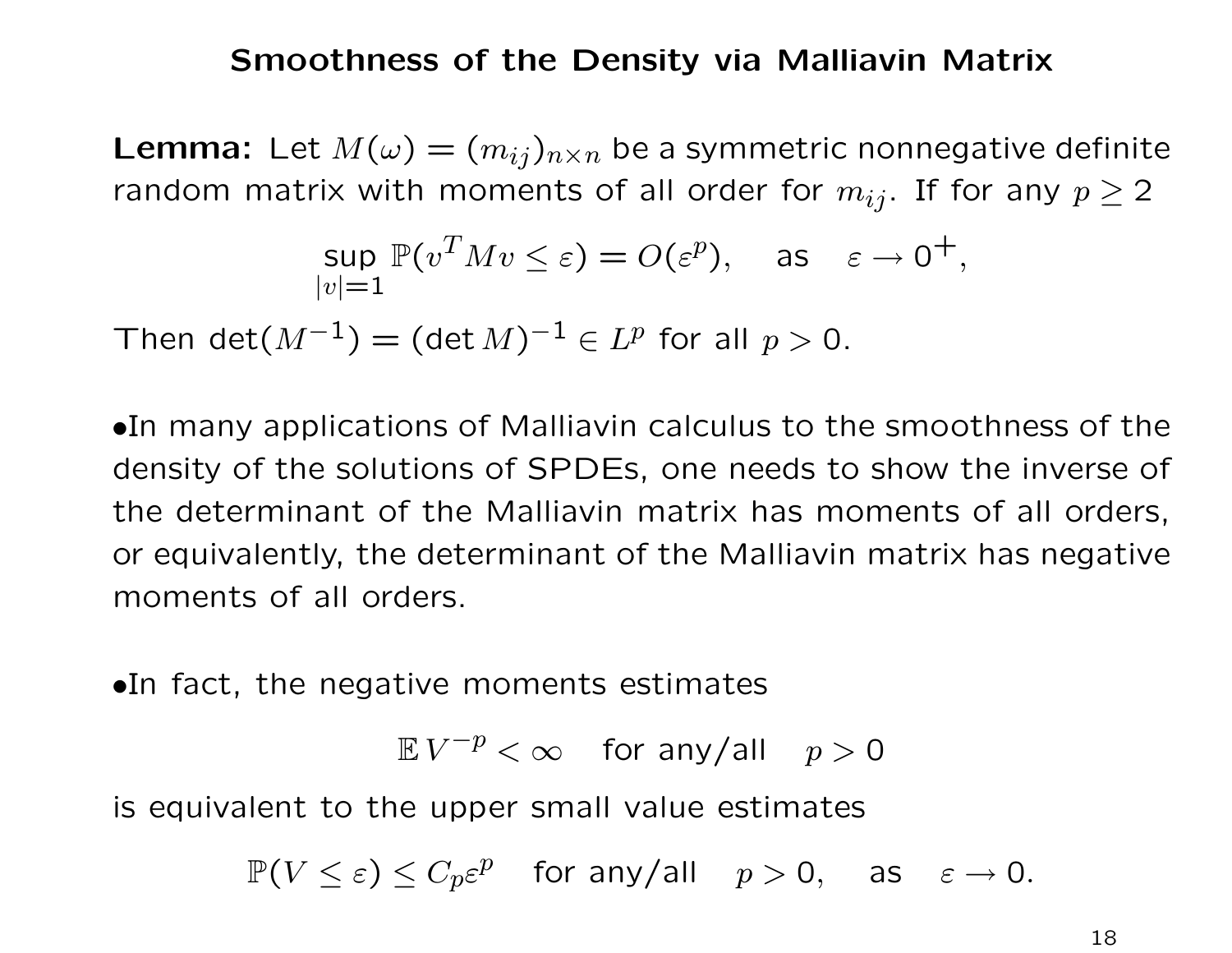The Gaussian correlation conjecture: For any two symmetric convex sets  $A$  and  $B$  in a separable Banach space  $E$  and for any centered Gaussian measure  $\mu$  on  $E$ ,

 $\mu(A \cap B) \geq \mu(A)\mu(B).$ 

An equivalent formulation: If  $(X_1, \ldots, X_n)$  is a centered, Gaussian random vector, then

$$
\mathbb{P}\left(\max_{1\leq i\leq n}|X_i|\leq 1\right)
$$
  
\n
$$
\geq \mathbb{P}\left(\max_{1\leq i\leq k}|X_i|\leq 1\right)\mathbb{P}\left(\max_{k+1\leq i\leq n}|X_i|\leq 1\right)
$$

for each  $1 \leq k < n$ .

• Sidak inequality: The above holes for  $k = 1$  or any slab B.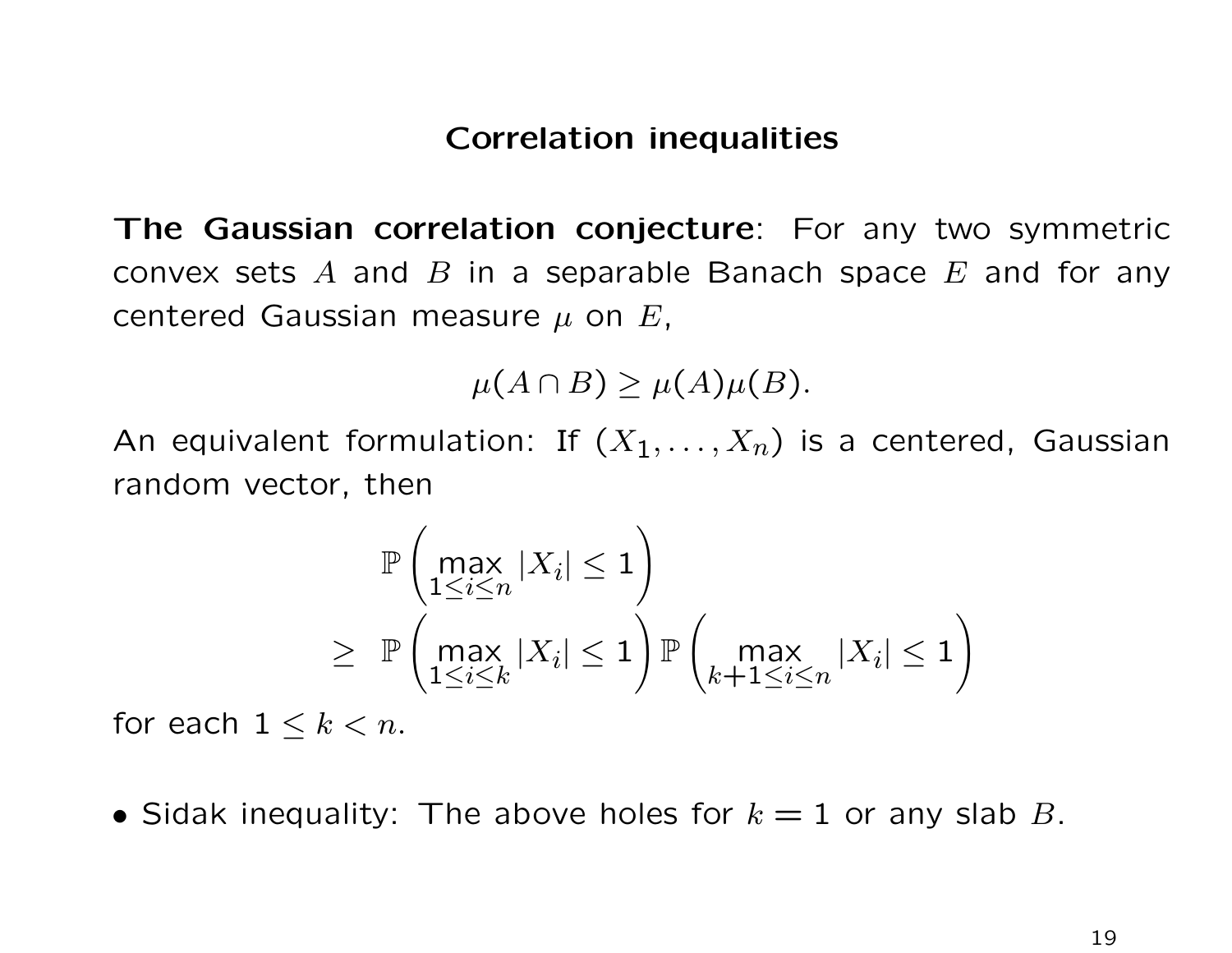**The weaker Correlation inequality:** For any  $0 < \lambda < 1$ , any symmetric, convex sets  $A$  and  $B$ ,

$$
\mu(A\cap B)\mu(\lambda^2A + (1-\lambda^2)B) \geq \mu(\lambda A)\mu((1-\lambda^2)^{1/2}B).
$$

In particular,

$$
\mu(A \cap B) \ge \mu(\lambda A)\mu((1 - \lambda^2)^{1/2}B)
$$

and

$$
\mathbb{P}(X \in A, Y \in B) \ge \mathbb{P}\left(X \in \lambda A\right) \mathbb{P}\left(Y \in (1 - \lambda^2)^{1/2} B\right)
$$

for any centered joint Gaussian vectors  $X$  and  $Y$ .

The varying parameter  $\lambda$  plays a fundamental role in applications, see Li (1999). It allows us to justify

$$
\mu(A \cap B) \approx \mu(A)
$$
 if  $\mu(A) \ll \mu(B)$ .

Note also that

$$
\mu(\cap_{i=1}^m A_i) \ge \prod_{i=1}^m \mu(\lambda_i A_i)
$$

for any  $\lambda_i \geq 0$  with  $\sum_{i=1}^m \lambda_i^2 = 1$ .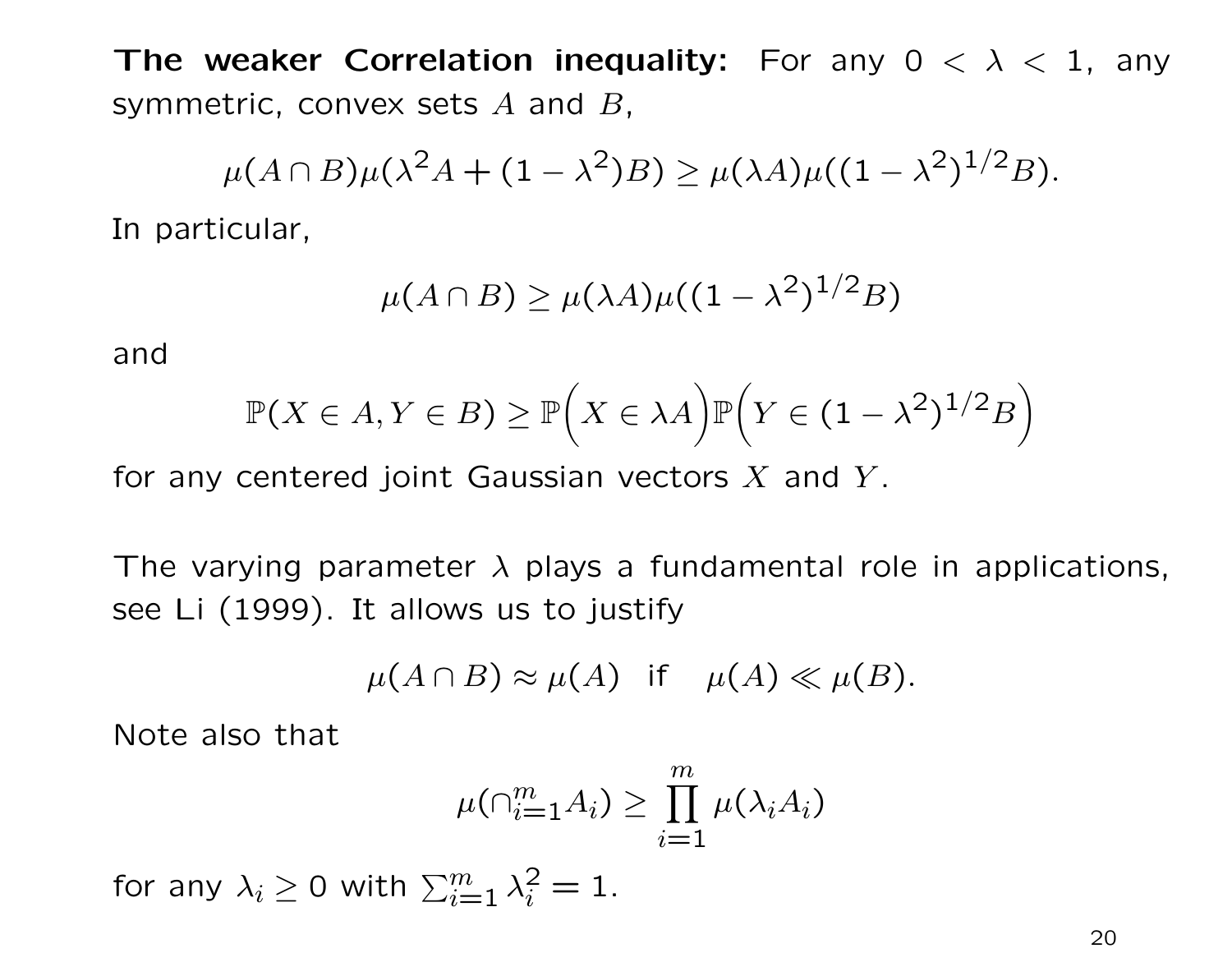For the weaker correlation inequality established in Li (1999), here is a very simple proof given in Li and Shao (2001). Let  $a = (1 (\lambda^2)^{1/2}/\lambda$ , and  $(X^*,Y^*)$  be an independent copy of  $(X,Y)$ . Then  $X-aX^*$  and  $Y+Y^*/a$  are independent. Thus, by Anderson inequality

$$
\mathbb{P}(X \in A, Y \in B)
$$
  
\n
$$
\geq \mathbb{P}(X - aX^* \in A, Y + Y^*/a \in B)
$$
  
\n
$$
= \mathbb{P}(X - aX^* \in A)\mathbb{P}(Y + Y^*/a \in B)
$$
  
\n
$$
= \mathbb{P}\Big(X \in \lambda A\Big)\mathbb{P}\Big(Y \in (1 - \lambda^2)^{1/2}B\Big).
$$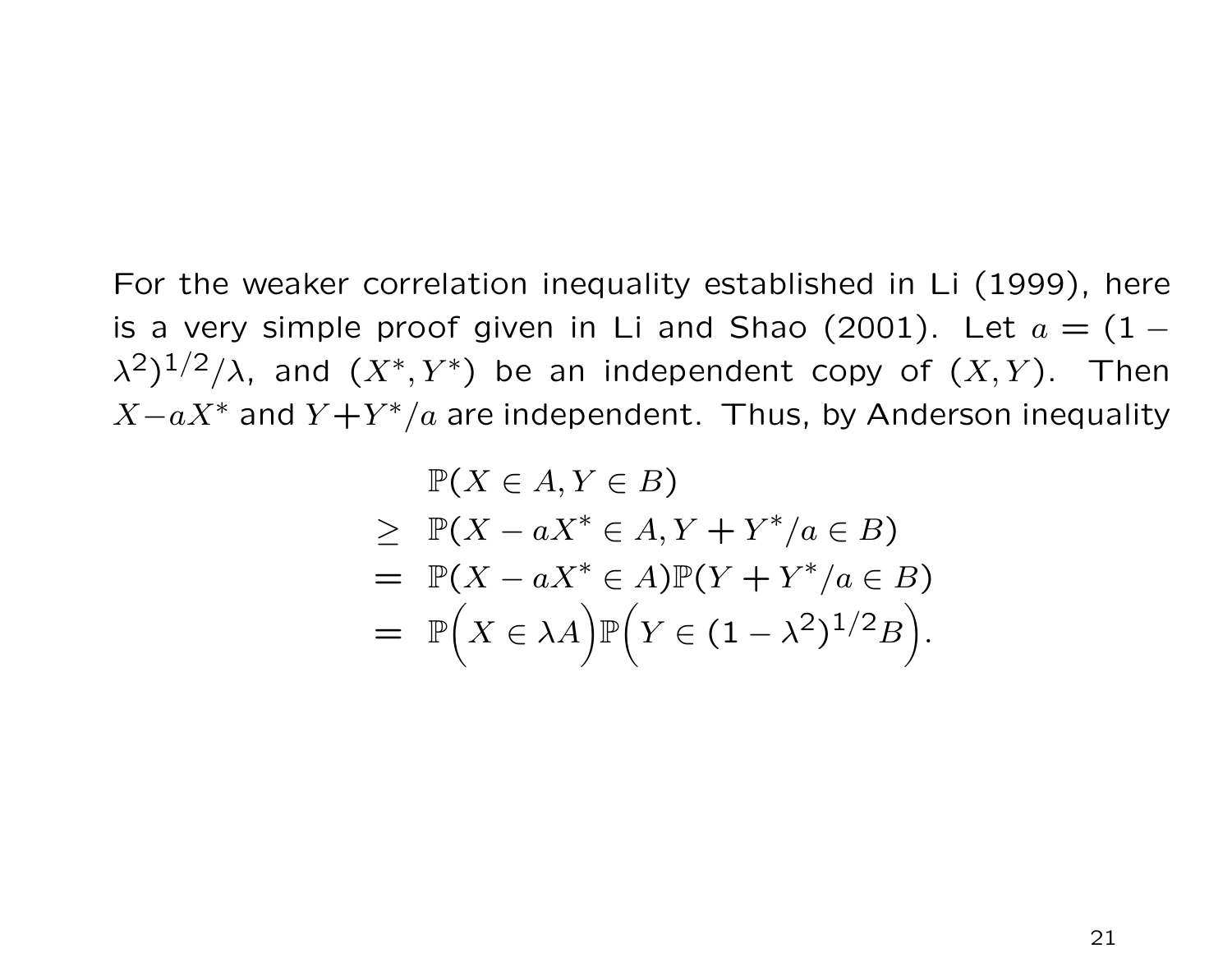Consider the sums of two centered Gaussian random vectors  $X$  and Y in a separable Banach space E with norm  $\lVert \cdot \rVert$ . **Thm:**If  $X$  and  $Y$  are independent and

$$
\lim_{\varepsilon \to 0} \varepsilon^{\gamma} \log \mathbb{P} \left( \|X\| \le \varepsilon \right) = -C_X,
$$
  

$$
\lim_{\varepsilon \to 0} \varepsilon^{\gamma} \log \mathbb{P} \left( \|Y\| \le \varepsilon \right) = -C_Y
$$

with  $0 < \gamma < \infty$  and  $0 \le C_X, C_Y \le \infty$ . Then

$$
\limsup_{\varepsilon \to 0} \varepsilon^{\gamma} \log \mathbb{P} \left( \|X + Y\| \le \varepsilon \right) \le -\max(C_X, C_Y)
$$
\n
$$
\liminf_{\varepsilon \to 0} \varepsilon^{\gamma} \log \mathbb{P} \left( \|X + Y\| \le \varepsilon \right) \ge -\left( C_X^{1/(1+\gamma)} + C_Y^{1/(1+\gamma)} \right)^{1+\gamma}.
$$

**Thm:** If two joint Gaussian random vectors  $X$  and  $Y$ , not necessarily independent, satisfy

$$
\lim_{\varepsilon \to 0} \varepsilon^{\gamma} \log \mathbb{P} \left( \|X\| \le \varepsilon \right) = -C_X,
$$
  

$$
\lim_{\varepsilon \to 0} \varepsilon^{\gamma} \log \mathbb{P} \left( \|Y\| \le \varepsilon \right) = 0
$$

with  $0 < \gamma < \infty$ ,  $0 < C_X < \infty$ . Then

$$
\lim_{\varepsilon \to 0} \varepsilon^{\gamma} \log \mathbb{P} \left( \|X + Y\| \le \varepsilon \right) = -C_X.
$$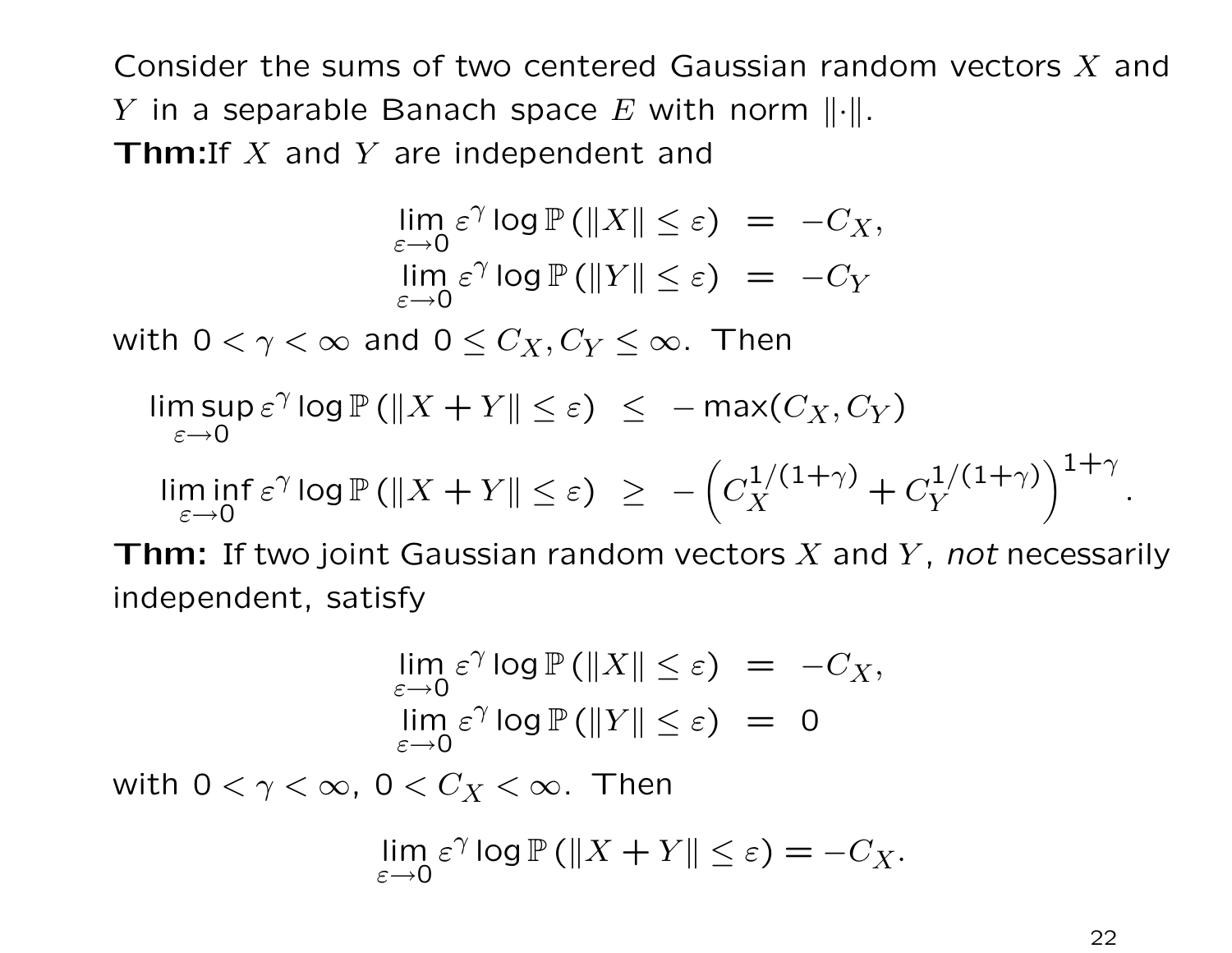## Typical Small Value Behavior

To make precise the meaning of typical behaviors that positive random variables take smaller values, consider a family of non-negative random variables  $\{Y_t, t \in T\}$  with index set T. We are interested in evaluation E inf<sub>t∈T</sub>  $Y_t$  or its asymptotic behavior as the size of the index set  $T$  goes to infinity.

Ex: The first passage percolation indexed by paths.

Ex: Random assignment type problems indexed by permutations.

**Conj:** (Li and Shao) For any centered Gaussian r.v's  $(X_i)_{i=1}^n$ ,

$$
\mathbb{E} \min_{1 \le i \le n} |X_i| \ge \mathbb{E} \min_{1 \le i \le n} |\widehat{X}_i|
$$

where  $\widehat{X}_i$  are ind. centered Gaussian with  $\mathbb{E} \, \widehat{X}_i^2 = \mathbb{E} \, X_i^2.$ 

**Yes** for  $n = 2, 3$ .

Gordon, Litvak, Schutt and Werner (2006):

$$
2\mathbb{E}\min_{1\leq i\leq n}|X_i|\geq \mathbb{E}\min_{1\leq i\leq n}|\widehat{X}_i|
$$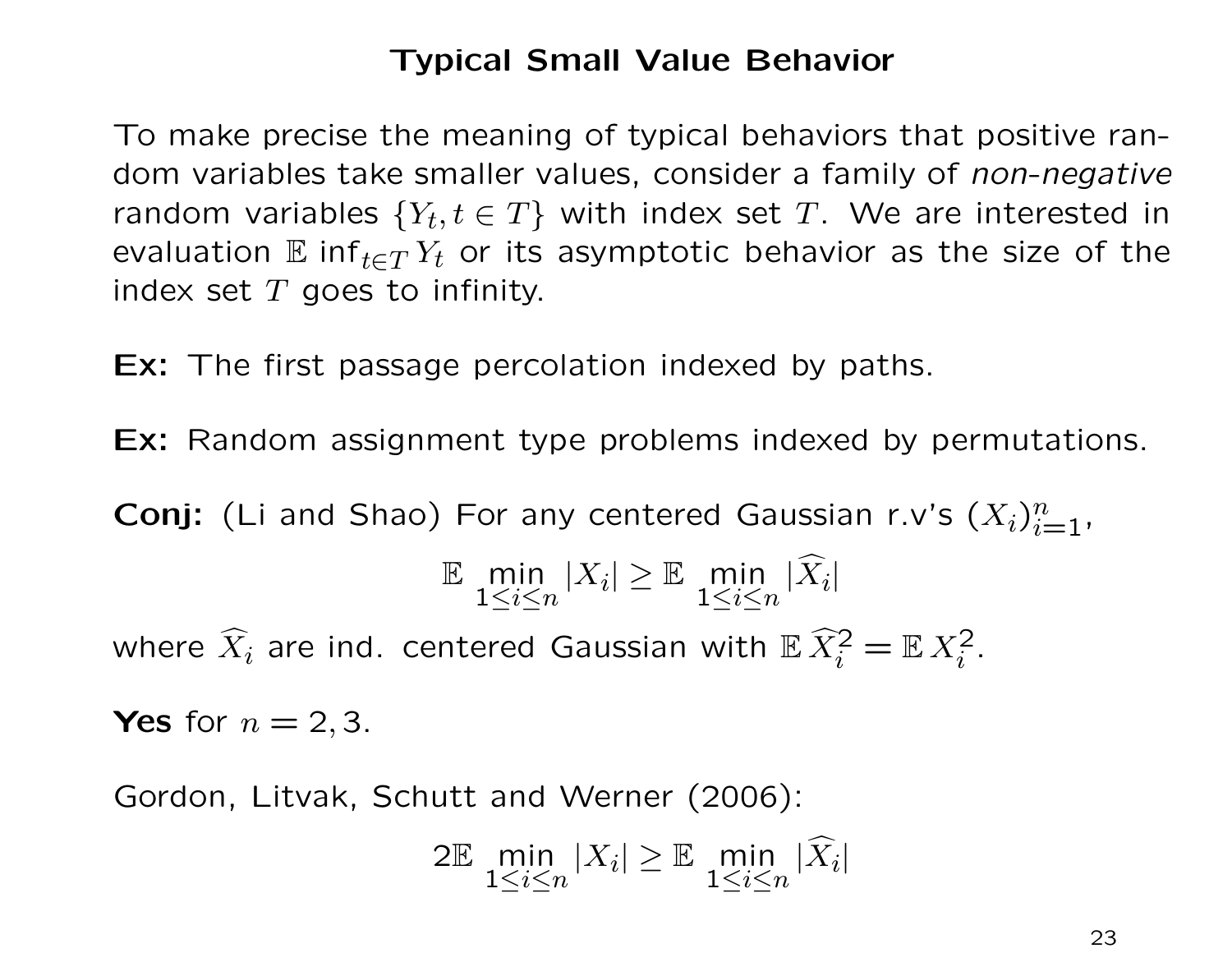### Expected Lengths of Minimum Spanning Tree (MST)

For a simple, finite, and connected graph G with vertex set  $V(G)$ and edge set  $E(G)$ , we assign a non-negative i.i.d random length  $\xi_e$ with distribution F to each edge  $e \in E(G)$ . The total length of the MST is denoted by

$$
L_{MST}^F(G) = \min_T \sum_{e \in T} \xi_e = \sum_{e \in MST(G)} \xi_e.
$$

In particular, we use the notation  $\mathbb{E}[L^u_{MST}(G)]$  for  $U(\mathsf{0},\mathsf{1})$  and  $\mathbb{E}[L^e_{MST}(G)]$ for  $exp(1)$ .

Frieze (1985): For complete graph  $K_n$  on n vertices,

$$
\lim_{n \to \infty} \mathbb{E}[L_{MST}^e(K_n)] = \lim_{n \to \infty} \mathbb{E}[L_{MST}^u(K_n)] = \zeta(3) = \sum_{k=1}^{\infty} k^{-3} = 1.202...
$$

See related results in Steele (1987), Frieze and McDiarmid (1989), Janson (1995). Pennose (1998), Beveridge, Frieze McDiarmid (1998), Frieze, Ruszink and Thoma (2000), Fill and Steele (2004), Gamarnik (2005).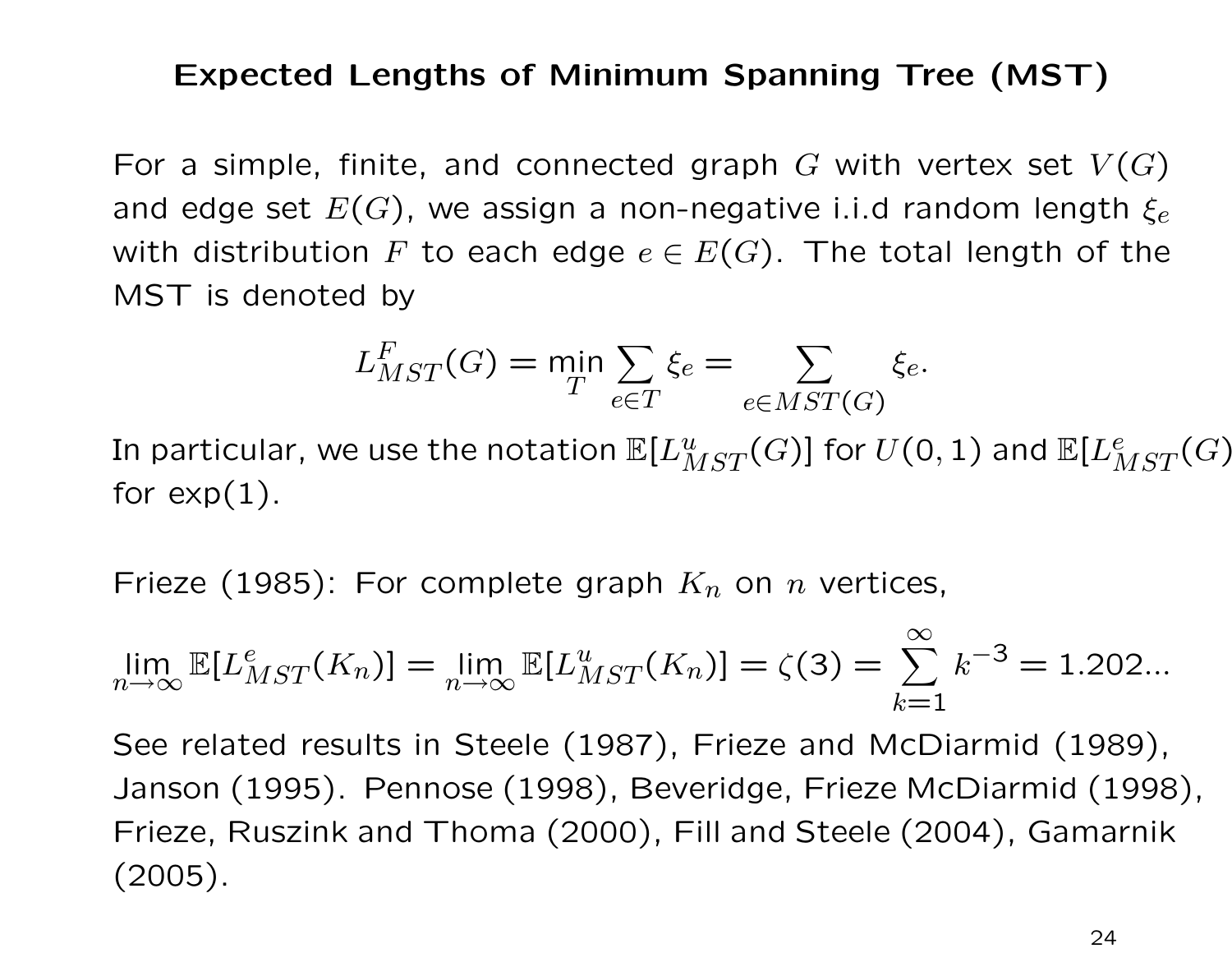### Exact Formula

Steele (2002):

$$
\mathbb{E}[L^u_{MST}(G)]=\int_0^1\frac{(1-t)}{t}\frac{T_x(G;1/t,1/(1-t))}{T(G;1/t,1/(1-t))}dt,
$$

where  $T(G: x, y)$  is the Tutte polynomial of G and  $T_x(G; x, y)$  is the partial derivative of  $T(G; x, y)$  with respect to x.

Li and  $X$ . Zhang  $(2009)$ :

$$
\mathbb{E}[L_{MST}^F(G)] = \int_0^\infty \frac{1 - F(t)T_x(G; x, y)}{F(t) - T(G; x, y)} dt,
$$
  
where  $x = 1/F(t)$ ,  $y = 1/(1 - F(t))$ . In particular,  

$$
\mathbb{E}[L_{MST}^e(G)] = \int_0^1 \frac{1}{t} \frac{T_x(G; 1/t, 1/(1-t))}{T(G; 1/t, 1/(1-t))} dt,
$$

and for any connected graph  $G$ ,

$$
\mathbb{E}[L^u_{MST}(G)] < \mathbb{E}[L^e_{MST}(G)].
$$

Li and X. Zhang (2009): For complete graph  $K_n$ ,

$$
0 < \mathbb{E}[L_{MST}^e(K_n)] - \mathbb{E}[L_{MST}^u(K_n)] = \frac{\zeta(3)}{n} + O\left(n^{-2}\log^2 n\right).
$$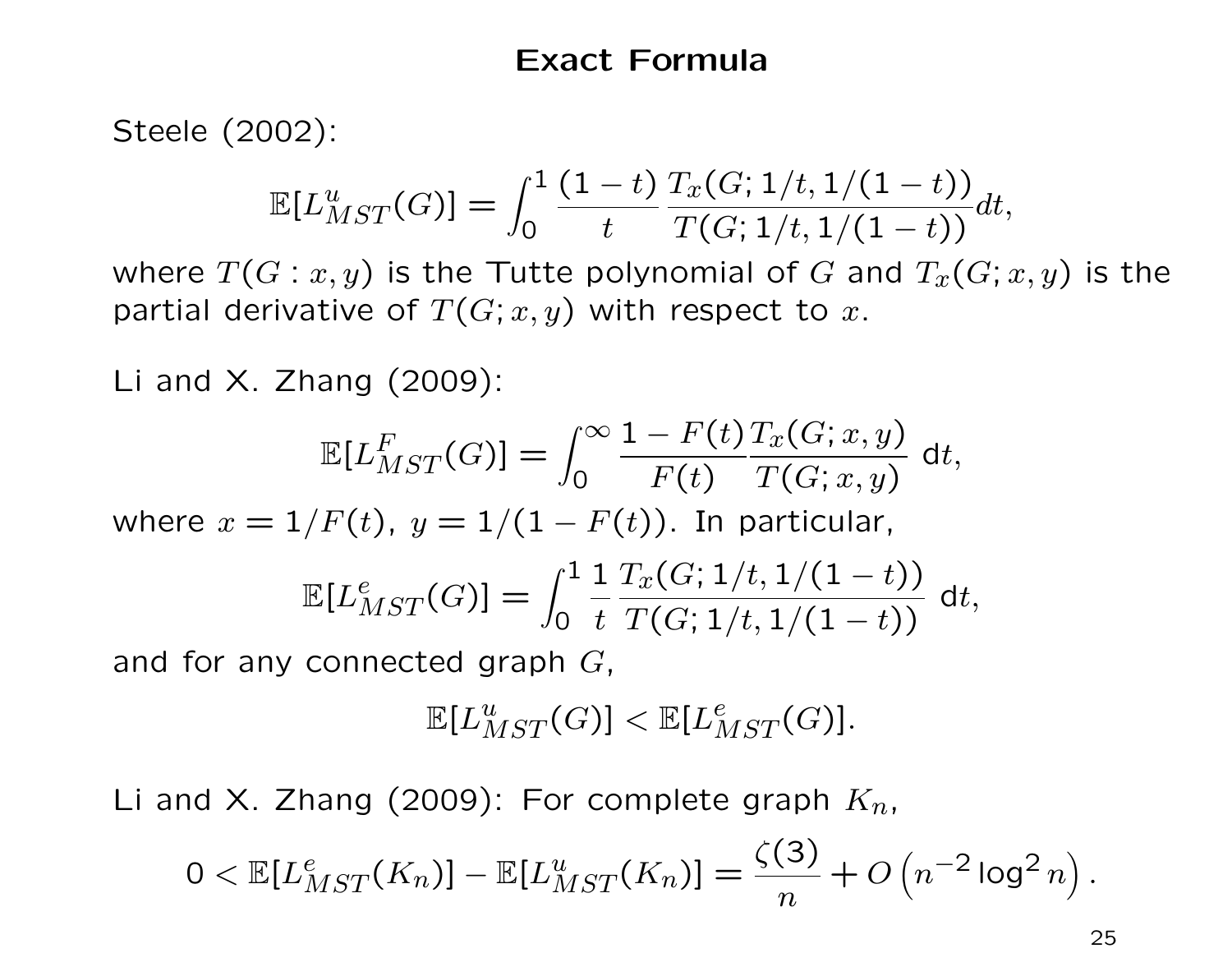## Combinatorial Optimization

The TSP (travelling salesman problem, i.e. find the shortest route through a set of points) is the paradigm problem in this area.

• Let  $L_n = \mathsf{min}_\sigma \sum_{i=1}^n |X_{\sigma(i)} - X_{\sigma(i+1)}|$  be the shortest tour of  $n$  i.i.d uniform points  $\{X_1, \cdots, X_n\} \subset [0,1]^d$ . Then  $\mathbb{E}\, L_n/n^{(d-1)/d} \to \beta(d).$ Find "good" estimates on  $\beta(d)$ .

• Does the Central Limit Theorem hold, i.e. does the length of the optimal tour have a Normal distribution as  $n$  tends to infinity?

• Can one prove anything about the geometric structure of the optimal tour?

• Two-sample matching: There is  $0 < c_0 < c_1 < \infty$  such that

$$
c_0 \le \frac{\mathbb{E} M_n}{\sqrt{n \log n}} \le c_1, \quad c_0 \le \frac{\mathbb{E} M_n^*}{n^{-1/2} (\log n)^{3/4}} \le c_1
$$

where

$$
M_n = \min_{\sigma} \sum_{i=1}^n |X_i - Y_{\sigma(i)}|, \quad M_n^* = \min_{\sigma} \max_{1 \le i \le n} |X_i - Y_{\sigma(i)}|
$$

and  $\{X_i\}$  and  $\{Y_i\}$  are i.i.d uniform samples on  $[0, 1]^2$ . Show the limiting constants exists.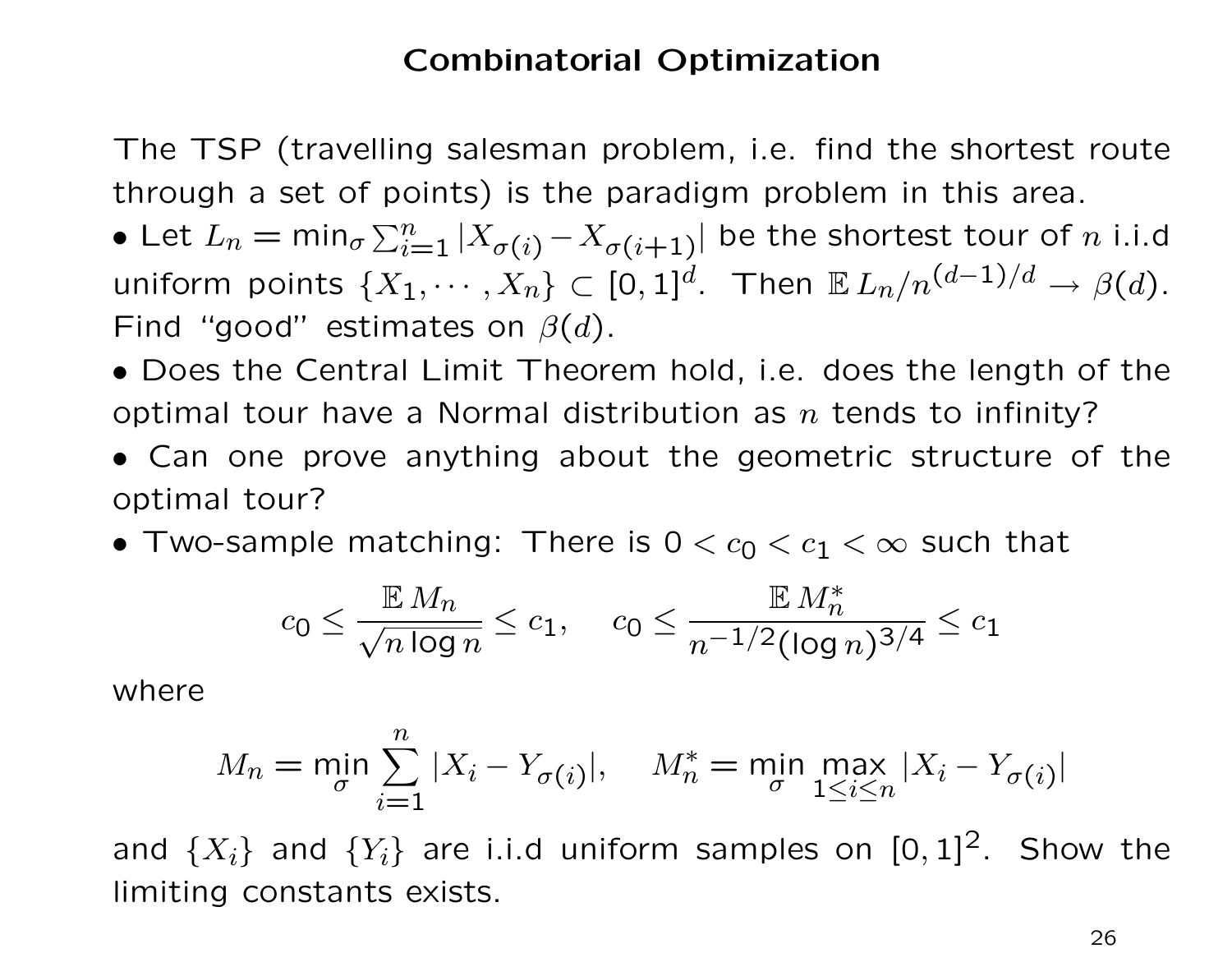## Small Value Theory

We believe a theory of small value phenomenon should be developed and centered on:

- systematically studies of the existing techniques and applications
- applications of the existing methods to a variety of fields
- new techniques and problems motivated by current interests of advancing knowledge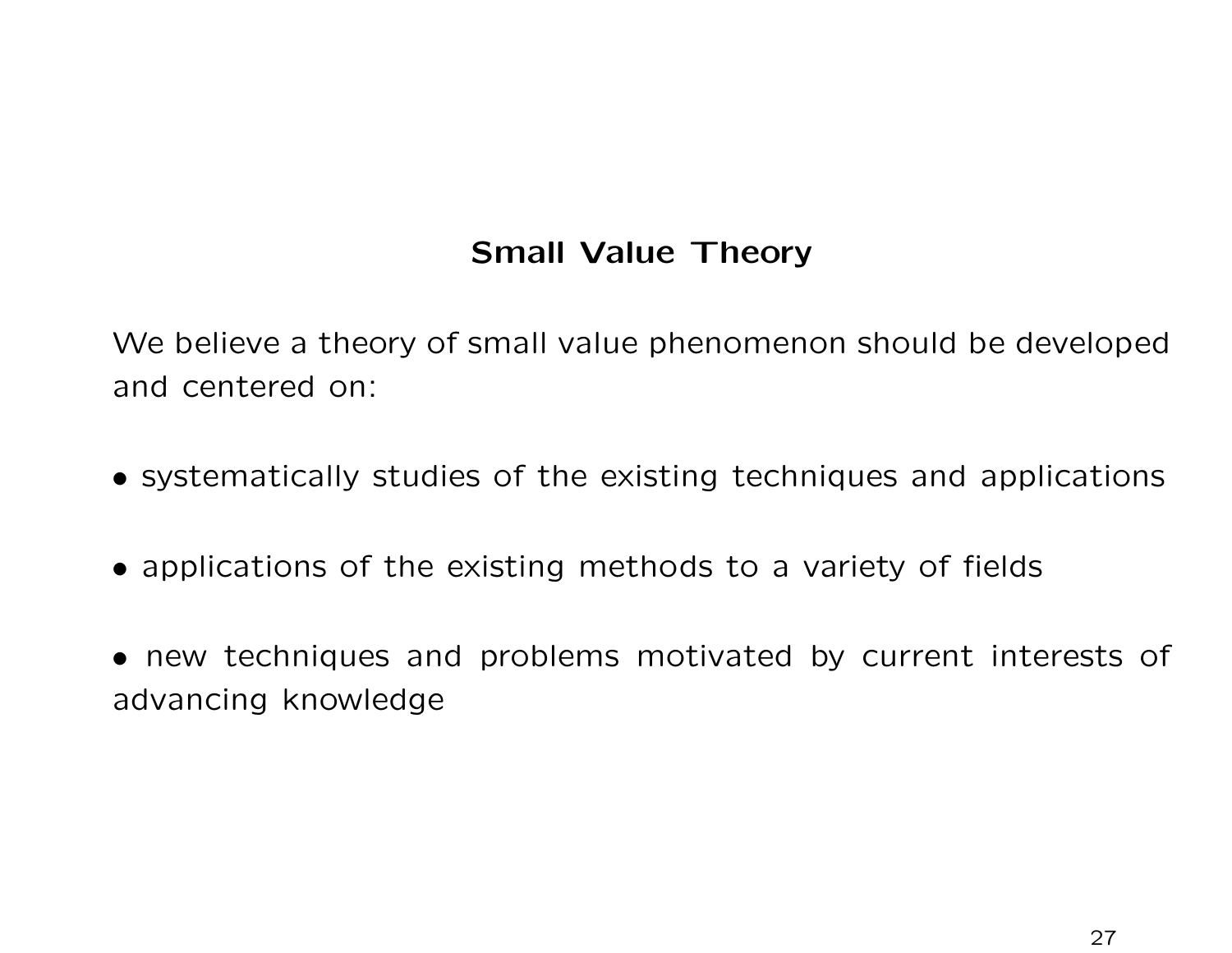## Applications of small deviation probabilities

- Chung's law of the iterated logarithm
- Lower limits for empirical processes
- Rates of convergence of Strassen's FLIL
- Rates of convergence of Chung type FLIL
- A Wichura type functional LIL
- Fractal Geometry for Gaussian random fields
- Metric entropy estimates
- Capacity in Wiener space
- Natural Rates of escape for infinite dimensional Brownian motions
- Asymptotic evaluation of Laplace transform for large time
- Onsager-Machlup functionals
- Random fractal laws of the iterated logarithm

All are discussed in details in the survey paper of Li and Shao (2001).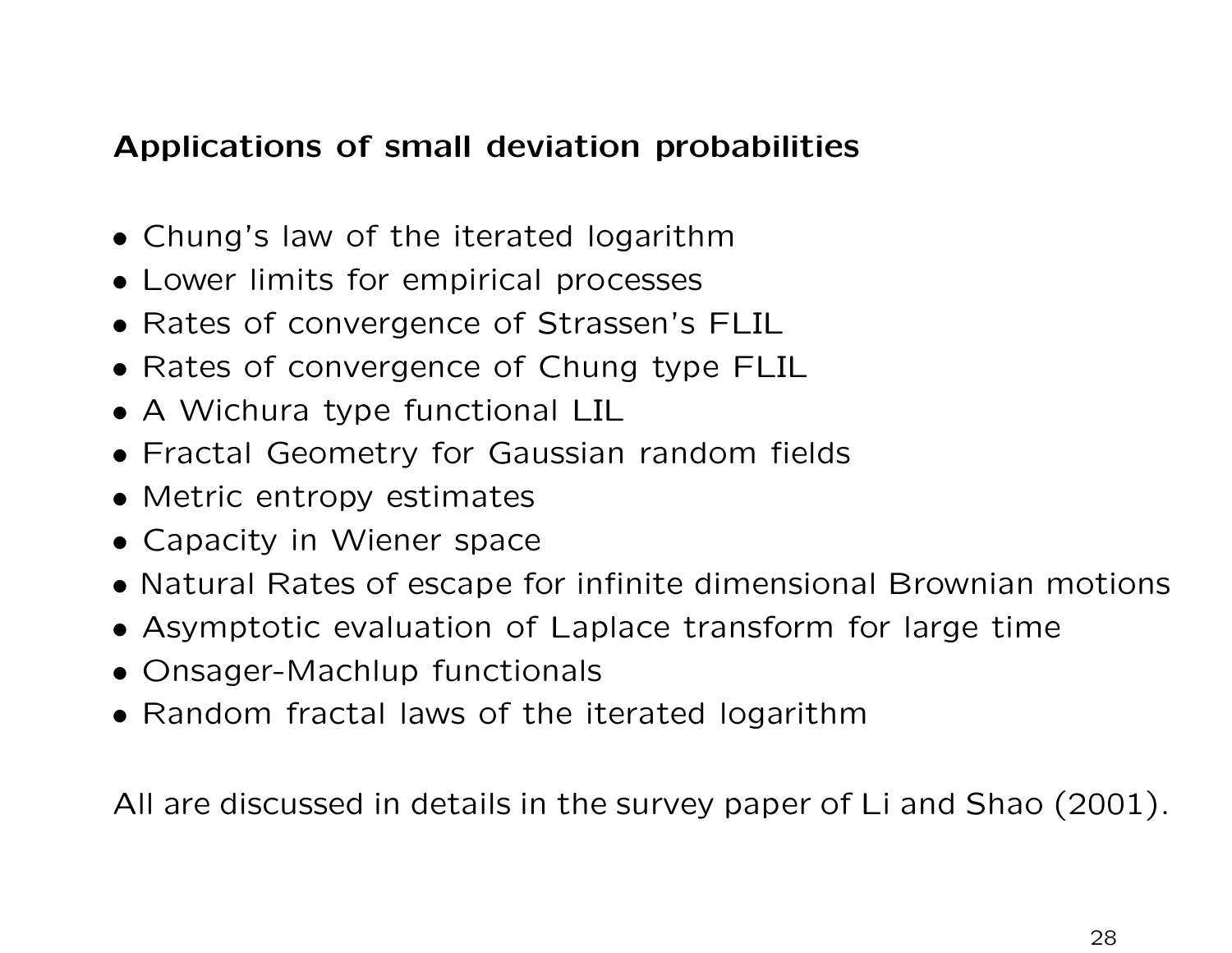# Applications not included in the survey:

- Volume of Wiener sausage and fractional Brownian sausage
- Classical and average Kolmogorov widths
- Hypercontractivity and comparison of moments of iterated maxima and minima
- Cascade relations for intersection exponents of planar Brownian motion
- Estimates of principle eigenvalue of (fractional) Laplacian
- Exit time of Brownian motion from unbounded domain, principal eigenvalue, heat equation
- Entropy and quantization of Gaussian measure
- Regularity of density for functionals of Gaussian processes
- Decaying turbulent transport
- Random sum of vectors
- Cube slicing
- Dvoretzky theorem in geometric functional analysis, negative moments of a norm
- Hamiltonian and Partition Function
- The Wiener-Hopf Equation